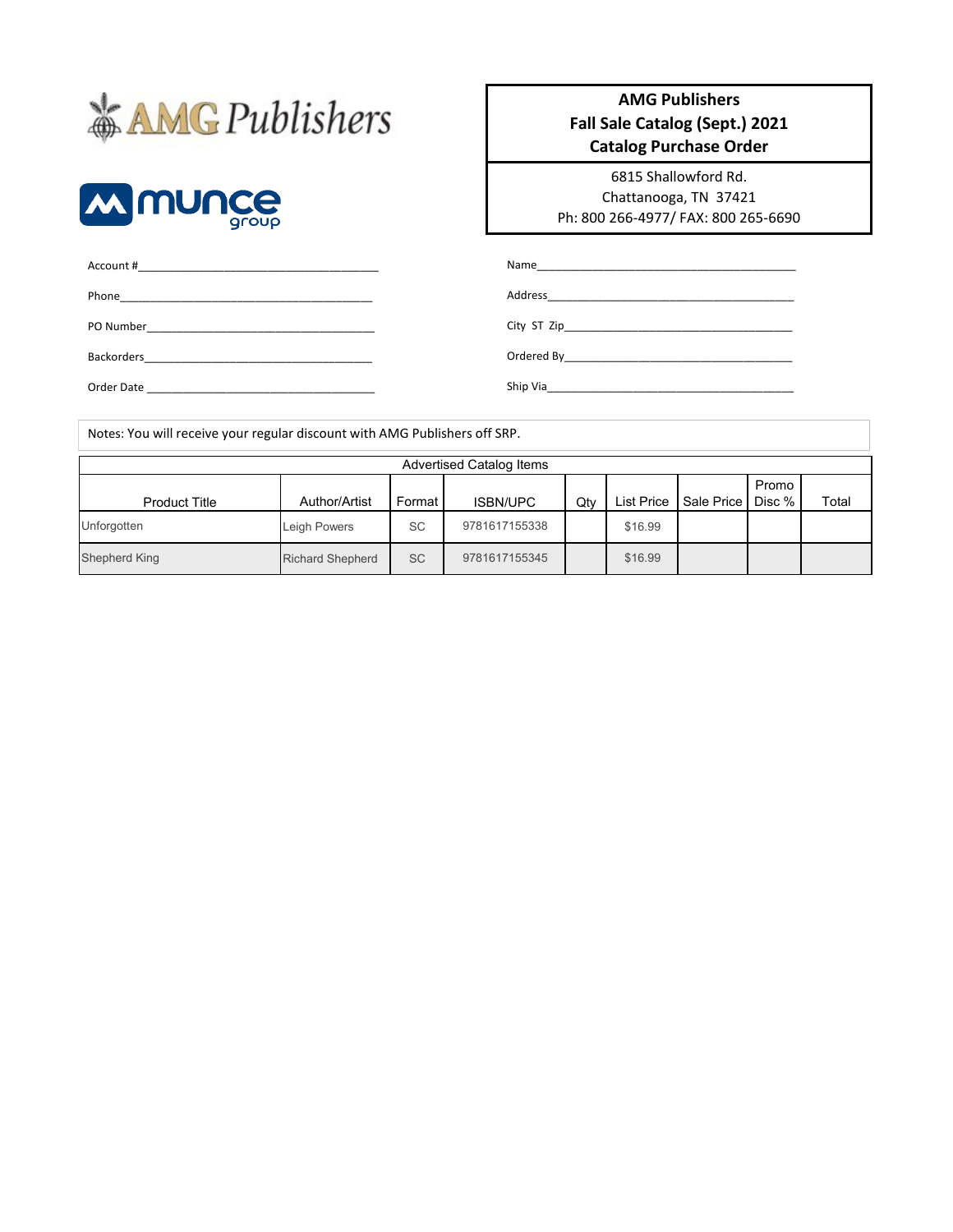| PUBLISHING GROUP |       |
|------------------|-------|
| <b>MIMUNCE</b>   | group |
| Account #        |       |

#### **B&H Publishing Group Fall Sale Catalog (Sept.) 2021 Catalog Purchase Order**

1 Lifeway Plaza Nashville, TN 37234 Ph: 800-251-3225/ Fax: 800-296-4036

| Account #                                                                                                                                                                                                                              | Name <u>__________________________________</u>                                                          |
|----------------------------------------------------------------------------------------------------------------------------------------------------------------------------------------------------------------------------------------|---------------------------------------------------------------------------------------------------------|
|                                                                                                                                                                                                                                        |                                                                                                         |
| Phone<br>the control of the control of the control of the control of the control of the control of the control of the control of the control of the control of the control of the control of the control of the control of the control | Address                                                                                                 |
| PO Number                                                                                                                                                                                                                              |                                                                                                         |
|                                                                                                                                                                                                                                        |                                                                                                         |
| <b>Backorders</b>                                                                                                                                                                                                                      | Ordered By<br>the control of the control of the control of the control of the control of the control of |

Ship Via

Order Date

Buy Easy for Me Bible Verses to receive 58% up-front discount

Buy Make the Call (book) to receive 58% up-front discount

Buy The Secret to Prayer to receive 58% up-front discount

Buy Christ-Centered Conflict Resolution to receive 58% up-front discount

Buy Bible Promises for Teens to receive 58% up-front discount

All Super Giant Print Reference Bibles receive 60% up-front discount

All CSB Study Bibles receive 60% up-front discount

LifeWay Products: Standard 30% discount for LifeWay Authorized Dealers / no sale pricing / min 8

Must order direct on LifeWay titles to receive a discount. Discount not passed on to distributors for LifeWay titles.

|                                                                       |                       |           | <b>Advertised Catalog Items</b> |     |                   |            |                 |       |
|-----------------------------------------------------------------------|-----------------------|-----------|---------------------------------|-----|-------------------|------------|-----------------|-------|
| <b>Product Title</b>                                                  | Author/Artist         | Format    | <b>ISBN/UPC</b>                 | Qty | <b>List Price</b> | Sale Price | Promo<br>Disc % | Total |
| Easy For Me Bible Verses                                              |                       | Board     | 9781087739403                   |     | \$8.99            | \$6.99     |                 |       |
| Make The Call: Bible Study Book<br>(Lifeway)                          | Mark Richt            | <b>SC</b> | 9781087742151                   |     | \$14.99           |            |                 |       |
| Make The Call                                                         | <b>Mark Richt</b>     | <b>SC</b> | 9781087741864                   |     | \$17.99           | \$13.99    |                 |       |
| The Secret To Prayer                                                  | <b>Kyle DiRoberts</b> | <b>SC</b> | 9781087740454                   |     | \$17.99           | \$13.99    |                 |       |
| <b>Christ Centered Conflict Resolution</b>                            | <b>Tony Merida</b>    | <b>SC</b> | 9781087733494                   |     | \$12.99           | \$9.99     |                 |       |
| <b>Bible Promises For Teens</b>                                       |                       | <b>SC</b> | 9781087741833                   |     | \$5.99            | \$4.49     |                 |       |
| John 1-3 Bible Study Book (Lifeway)                                   | Matt Chandler         | <b>SC</b> | 9781087741727                   |     | \$14.99           |            |                 |       |
| He's Where The Joy Is Bible Study<br>Book (Lifeway)                   | Tara-Leigh Cobble     | <b>SC</b> | 9781087739847                   |     | \$15.99           |            |                 |       |
| He's Where The Joy Is Teen Bible<br>Study Book (Lifeway)              | Tara-Leigh Cobble     | <b>SC</b> | 9781087741758                   |     | \$13.99           |            |                 |       |
| Marks Of A Disciple Bible Study Book<br>(Lifeway)                     | Dean Inserra          | <b>SC</b> | 9781535978668                   |     | \$14.99           |            |                 |       |
| Destination Dig (Lifeway)                                             |                       | <b>SC</b> | 9781087741857                   |     | \$9.99            |            |                 |       |
| <b>CSB Super Giant-Print Reference</b><br><b>Bible Black/Brown LT</b> |                       | Other     | 9781087742946                   |     | \$39.99           | \$27.99    |                 |       |
| <b>CSB Super Giant-Print Reference</b><br><b>Bible Burgundy LT</b>    |                       | Other     | 9781087742960                   |     | \$39.99           | \$27.99    |                 |       |
| <b>KJV Super Giant-Print Reference</b><br><b>Bible Black/Brown LT</b> |                       | Other     | 9781087743066                   |     | \$39.99           | \$27.99    |                 |       |
| KJV Super Giant-Print Reference<br><b>Bible Burgundy LT</b>           |                       | Other     | 9781087743080                   |     | \$39.99           | \$27.99    |                 |       |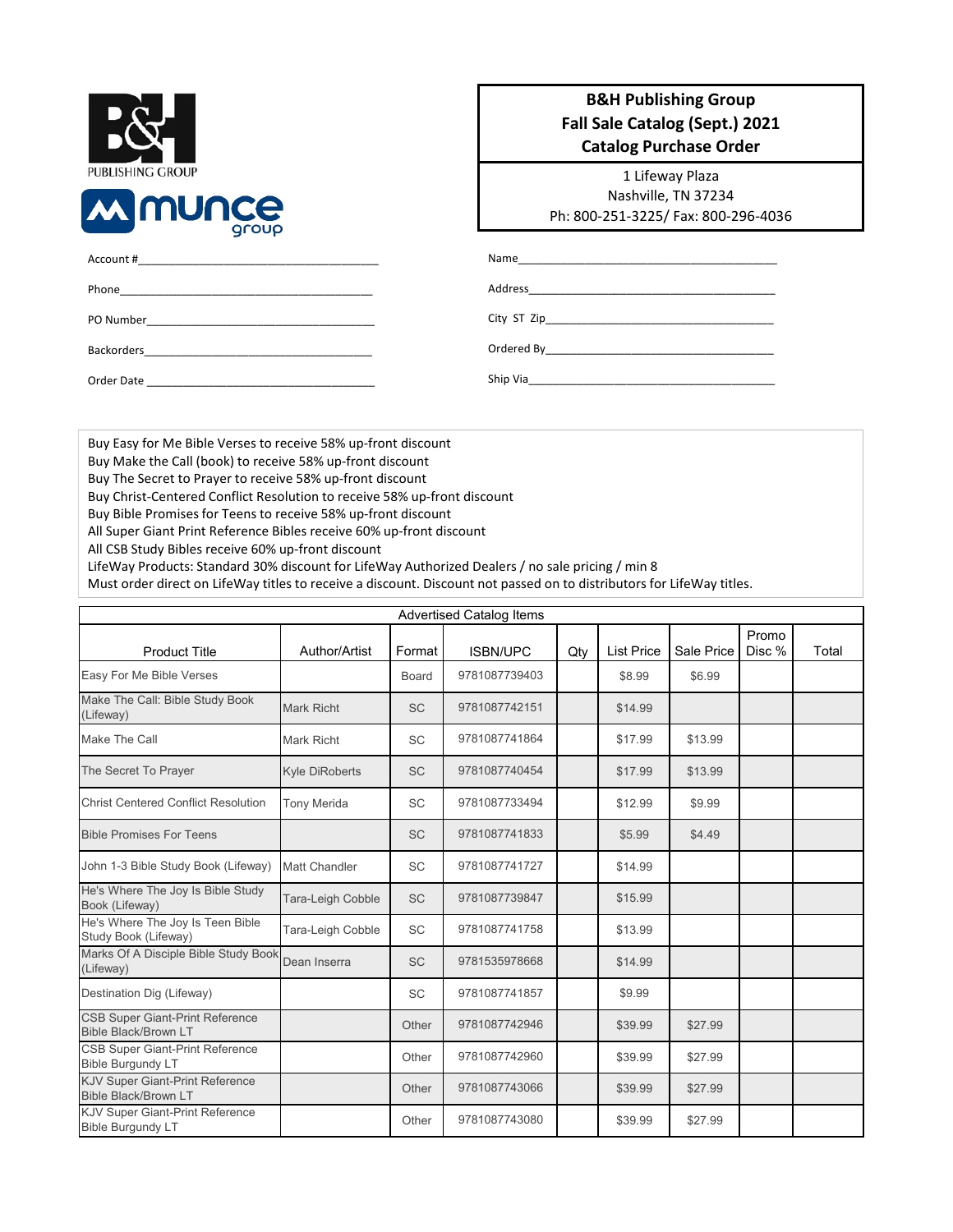| <b>PUBLISHING GROUP</b> |       |
|-------------------------|-------|
| <b>MINUNCE</b>          | group |
| Account #               |       |

#### **B&H Publishing Group Fall Sale Catalog (Sept.) 2021 Catalog Purchase Order**

1 Lifeway Plaza Nashville, TN 37234 Ph: 800-251-3225/ Fax: 800-296-4036

Ship Via

Backorders\_ Order Date

Phone\_\_\_\_\_\_\_\_\_\_\_\_\_\_\_\_\_\_\_\_\_\_\_\_\_\_\_\_\_\_\_\_\_\_\_\_\_\_\_\_\_ PO Number\_\_\_\_

Buy Easy for Me Bible Verses to receive 58% up-front discount

Buy Make the Call (book) to receive 58% up-front discount

Buy The Secret to Prayer to receive 58% up-front discount

Buy Christ-Centered Conflict Resolution to receive 58% up-front discount

Buy Bible Promises for Teens to receive 58% up-front discount

All Super Giant Print Reference Bibles receive 60% up-front discount

All CSB Study Bibles receive 60% up-front discount

LifeWay Products: Standard 30% discount for LifeWay Authorized Dealers / no sale pricing / min 8

Must order direct on LifeWay titles to receive a discount. Discount not passed on to distributors for LifeWay titles.

|                                           |               |        | <b>Advertised Catalog Items</b> |     |            |            |                 |       |
|-------------------------------------------|---------------|--------|---------------------------------|-----|------------|------------|-----------------|-------|
| <b>Product Title</b>                      | Author/Artist | Format | <b>ISBN/UPC</b>                 | Qtv | List Price | Sale Price | Promo<br>Disc % | Total |
| CSB Study Bible, Mahogany<br>LeatherTouch |               | Other  | 9781433648038                   |     | \$69.99    | \$48.99    |                 |       |
| CSB Study Bible, Purple<br>LeatherTouch   |               | Other  | 9781433648014                   |     | \$69.99    | \$48.99    |                 |       |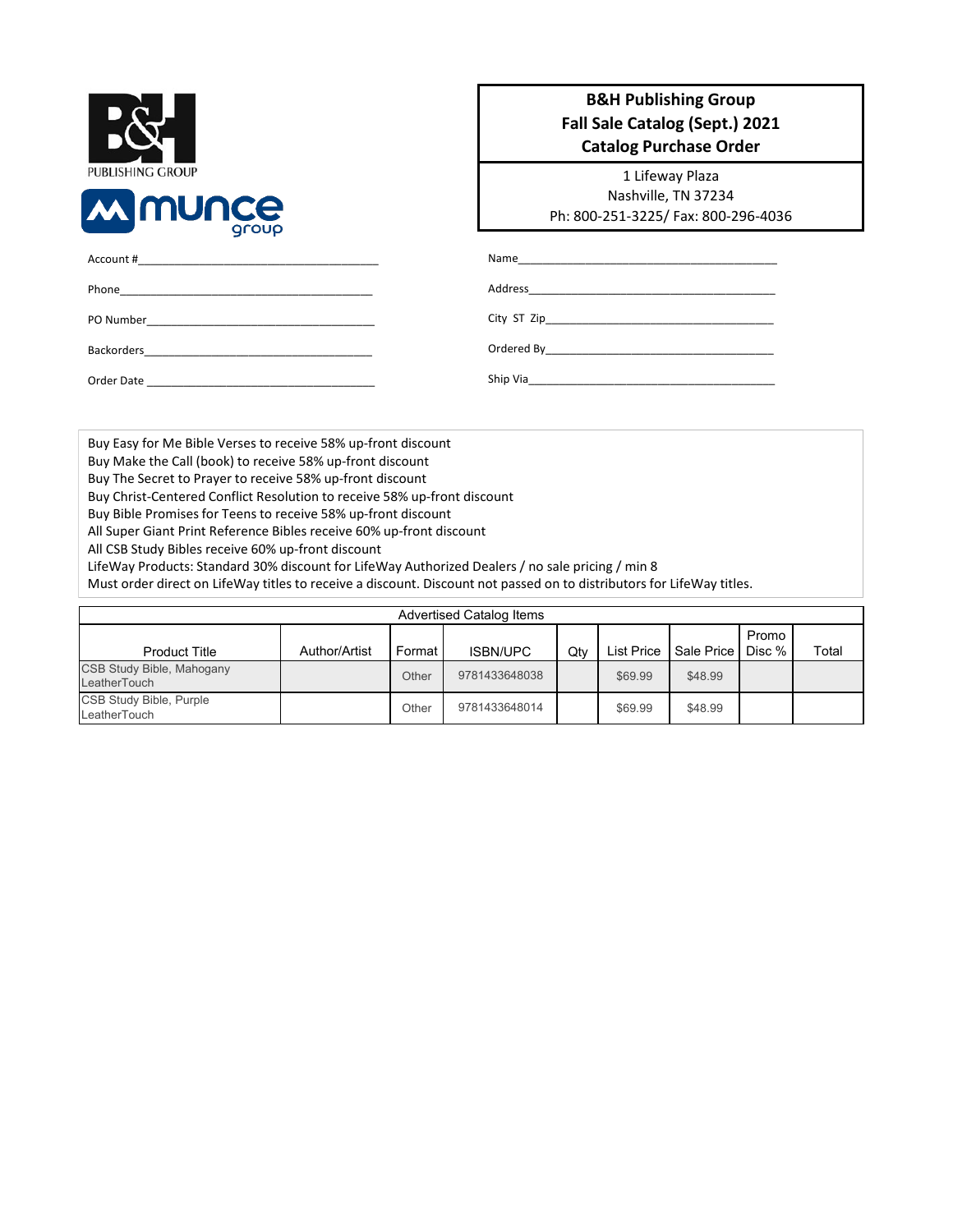## **BAKER PUBLISHING GROUP**



#### **Baker Publishing Company Fall Sale Catalog (Sept.) 2021 Catalog Purchase Order**

6030 East Fulton Road Ada, MI 49301 Ph: (800) 877-2665 Fax: (800) 398-3111

| Backorders Participation and Participation and Participation and Participation and Participation and Participation and Participation and Participation and Participation and Participation and Participation and Participation |  |
|--------------------------------------------------------------------------------------------------------------------------------------------------------------------------------------------------------------------------------|--|
| Order Date                                                                                                                                                                                                                     |  |

| Name<br>the control of the control of the control of the control of the control of the control of |  |
|---------------------------------------------------------------------------------------------------|--|
| Address                                                                                           |  |
|                                                                                                   |  |
| Ordered By                                                                                        |  |

Ship Via\_\_\_\_\_\_\_\_\_\_\_\_\_\_\_\_\_\_\_\_\_\_\_\_\_\_\_\_\_\_\_\_\_\_\_\_\_\_\_\_

Notes: Munce accounts will receive their normal up-front discount of 45% off of the sale prices.

|                               |                      |           | <b>Advertised Catalog Items</b> |     |                   |            |                 |       |
|-------------------------------|----------------------|-----------|---------------------------------|-----|-------------------|------------|-----------------|-------|
| <b>Product Title</b>          | Author/Artist        | Format    | <b>ISBN/UPC</b>                 | Qty | <b>List Price</b> | Sale Price | Promo<br>Disc % | Total |
| Invincible                    | Dr. Robert Jeffress  | HC        | 9780801075407                   |     | \$24.99           | \$19.97    |                 |       |
| The Beginning                 | <b>Beverly Lewis</b> | <b>SC</b> | 9780764237508                   |     | \$16.99           |            |                 |       |
| The Healing Of Natalie Curtis | Jane Kirkpatrick     | <b>SC</b> | 9780800736132                   |     | \$16.99           |            |                 |       |
| The Nature Of Small Birds     | Susie Finkbeiner     | <b>SC</b> | 9780800739355                   |     | \$15.99           |            |                 |       |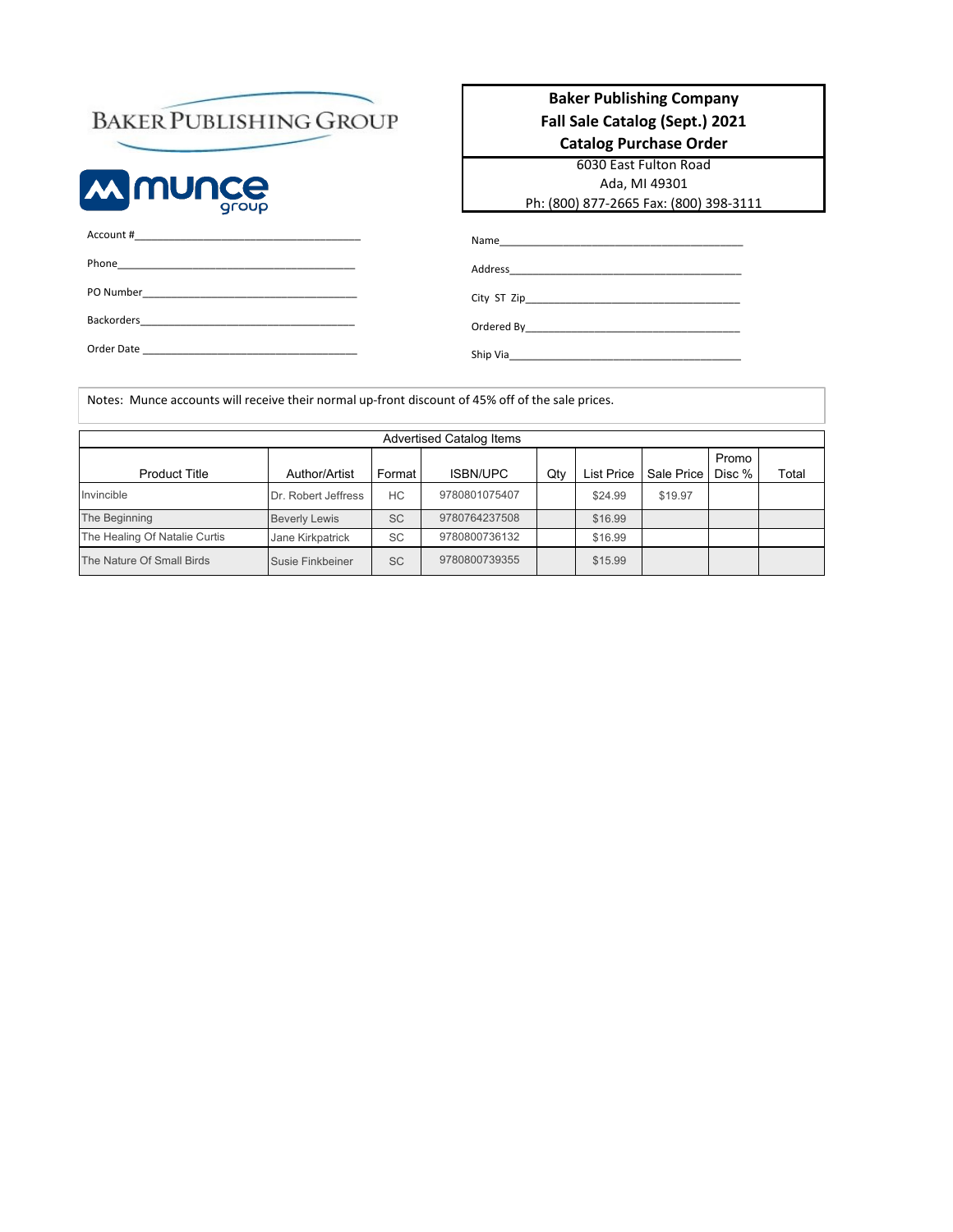| Hobey+<br>$\sqrt{ }$ |
|----------------------|
|                      |



#### **CA Gift / Abbey Gift Fall Sale Catalog (Sept.) 2021 Catalog Purchase Order**

25 Manton Ave Providence, RI 02909 Ph: 800-493-4438 Fax: 800-472-6435

| Account #<br><u> 1980 - Jan Barnett, mars andre skrivet i den større og en større og en som andre skrivet og en som andre skri</u> |                                                          |
|------------------------------------------------------------------------------------------------------------------------------------|----------------------------------------------------------|
| Phone<br>the control of the control of the control of the control of the control of the control of                                 | Address<br><u> 1980 - Andrea Andrew Maria (h. 1980).</u> |
| PO Number                                                                                                                          |                                                          |
| <b>Backorders</b>                                                                                                                  |                                                          |
| Order Date<br>the control of the control of the control of the control of the control of                                           | Ship Via                                                 |

Author/Artist | Format | ISBN/UPC | Qty | List Price | Sale Price Promo Disc % Total \$11.99 \$11.99 \$17.99 \$26.99 \$16.99 \$16.99 Advertised Catalog Items Product Title | Author/Artist | Format | ISBN/UPC | Qty Ceramic Mug And Fabric Coaster Set Ceramic Mug And Pablic Coaster Set<br>Be Still - MUG148 Ceramic Mug And Fabric Coaster Set Ceramic Mug And Fabric Coaster Set<br>Struggle Is Real - MUG149 Special Day Cake Board - CB403 785525306324 Pottery Mug Courageous Woman - MUG137 <sup>785525305525</sup> The Giving Plate - PLATE202 785525305310 Pottery Mug Woman Of Faith - Policy mag woman of Failupping and the control of the control of the control of the control of the control of the control of the control of the control of the control of the control of the control of the control of the con Notes: New order and reorders \$100 net minimum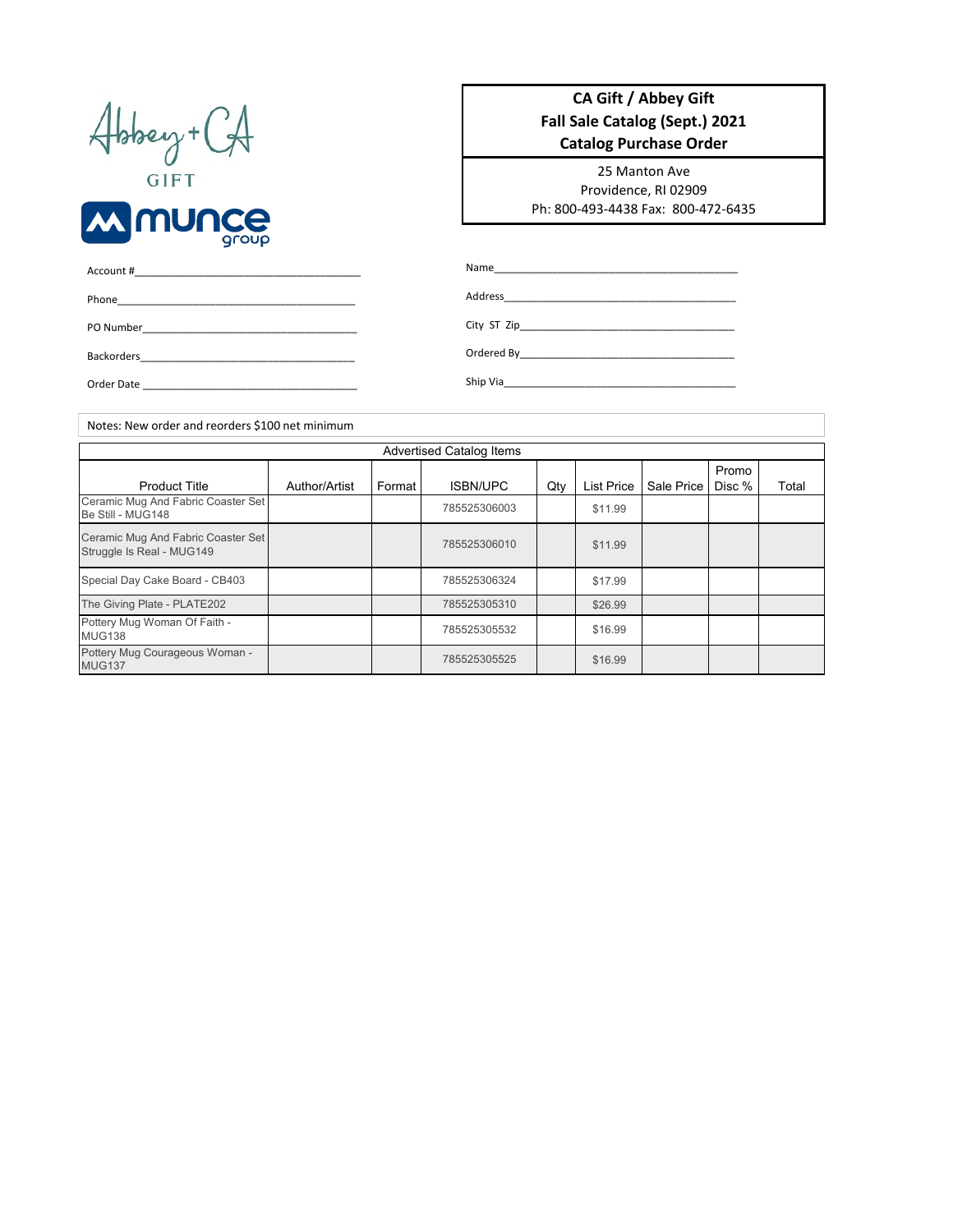| <b>CHRISTIAN</b><br><b>DISTRIBUTION</b> |
|-----------------------------------------|
| <b>M MUNCE</b><br>Account#              |

#### **Capitol Christian Distribution Fall Sale Catalog (Sept.) 2021 Catalog Purchase Order**

101 Winners Circle Brentwood , TN 37024 Ph: 800-877-4443/ Fax: 615-371-6980

| Account#          |  |
|-------------------|--|
| Phone             |  |
| PO Number         |  |
| <b>Backorders</b> |  |

City ST Zip\_\_\_\_\_\_\_\_\_\_\_\_\_\_\_\_\_\_\_\_\_\_\_\_\_\_\_\_\_\_\_\_\_\_\_\_\_

Ordered By\_\_\_\_\_\_\_\_\_\_\_\_\_\_\_\_\_\_\_\_\_\_\_\_\_\_\_\_\_\_\_\_\_\_\_\_\_

 $Name_$ Address\_

Ship Via\_\_\_\_\_\_\_\_\_\_\_\_\_\_\_\_\_\_\_\_\_\_\_\_\_\_\_\_\_\_\_\_\_\_\_\_\_\_\_\_

Order Date

Note: Standard upfront net pricing. No minimums; 60 day billing; no restocking fees. Contact your Capitol Christian Sales Specialists to order.

| <b>Advertised Catalog Items</b>                 |                                  |            |                 |     |            |            |                 |       |
|-------------------------------------------------|----------------------------------|------------|-----------------|-----|------------|------------|-----------------|-------|
| <b>Product Title</b>                            | Author/Artist                    | Format     | <b>ISBN/UPC</b> | Qty | List Price | Sale Price | Promo<br>Disc % | Total |
| Milk & Honey                                    | Crowder                          | <b>CD</b>  | 602508062674    |     | \$13.99    |            |                 |       |
| Canyon                                          | Ellie Holcomb                    | <b>CD</b>  | 723707996246    |     | \$9.99     |            |                 |       |
| Live In Denver                                  | TobyMac                          | CD/DV      | 602435593371    |     | \$13.99    |            |                 |       |
| Jesus People                                    | Danny Gokey                      | <b>CD</b>  | 602507446918    |     | \$11.99    |            |                 |       |
| Lord Of The Beans DVD                           | VeggieTales                      | <b>DVD</b> | 820413114695    |     | \$9.99     | \$5.00     |                 |       |
| Fruit Of The Spirit Stories Love, Joy,<br>Peace | VeggieTales                      | <b>DVD</b> | 191329161951    |     | \$14.99    |            |                 |       |
| Jonah/Pirates Double Feature                    | VeggieTales                      | <b>DVD</b> | 820413149291    |     | \$7.99     | \$5.00     |                 |       |
| <b>Brotherly Love CD</b>                        | Fortune/Walker/<br>Rogers/Isaacs | <b>CD</b>  | 617884941925    |     | \$13.99    | \$9.99     |                 |       |
| <b>Brotherly Love DVD</b>                       | Fortune/Walker/<br>Rogers/Isaacs | <b>DVD</b> | 617884942090    |     | \$19.99    | \$14.99    |                 |       |
| That's Gospel, Brother                          | <b>Gaither Vocal Band</b>        | <b>CD</b>  | 617884945824    |     | \$13.99    | \$9.99     |                 |       |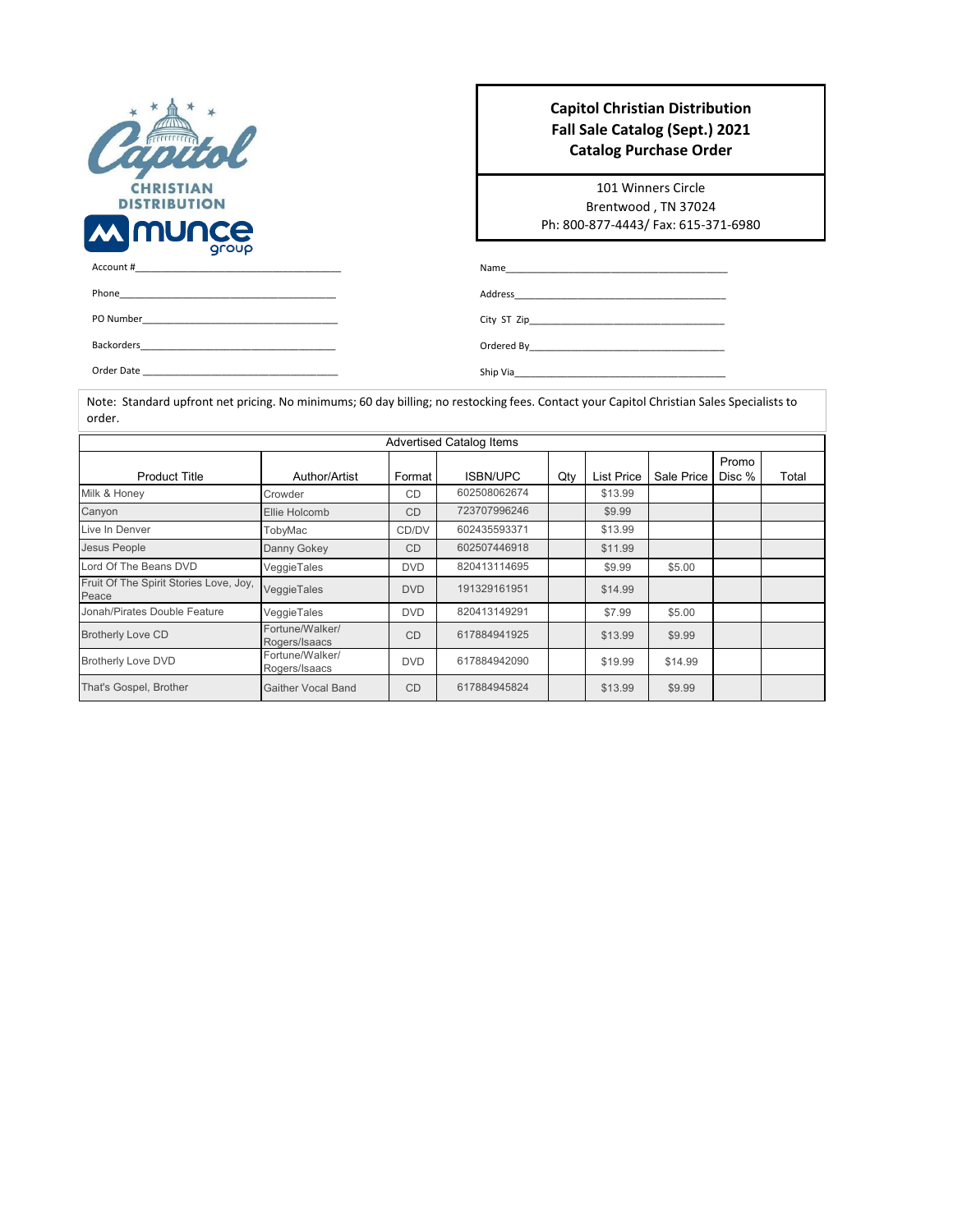



## Account #\_\_\_\_\_\_\_\_\_\_\_\_\_\_\_\_\_\_\_\_\_\_\_\_\_\_\_\_\_\_\_\_\_\_\_\_\_\_\_ Phone\_\_\_\_\_\_\_\_\_\_\_\_\_\_\_\_\_\_\_\_\_\_\_\_\_\_\_\_\_\_\_\_\_\_\_\_\_\_\_\_\_ PO Number\_\_\_\_\_\_\_\_\_\_\_\_\_\_\_\_\_\_\_\_\_\_\_\_\_\_\_\_\_\_\_\_\_\_\_\_\_ Backorders\_\_\_\_\_\_\_\_\_\_\_\_\_\_\_\_\_\_\_\_\_\_\_\_\_\_\_\_\_\_\_\_\_\_\_\_\_ Order Date \_\_\_\_\_\_\_\_\_\_\_\_\_\_\_\_\_\_\_\_\_\_\_\_\_\_\_\_\_\_\_\_\_\_\_\_\_

#### **Carson Home Accents Fall Sale Catalog (Sept.) 2021 Catalog Purchase Order**

850 Wade Hampton Blvd. Building A, Suite 100 Greenville, SC 29609 Phone (Genesis Marketing): 800-627-2651 Fax (Genesis Marketing): 800-849-4363

Name\_\_\_\_\_\_\_\_\_\_\_\_\_\_\_\_\_\_\_\_\_\_\_\_\_\_\_\_\_\_\_\_\_\_\_\_\_\_\_\_\_\_

Address\_\_\_\_\_\_\_\_\_\_\_\_\_\_\_\_\_\_\_\_\_\_\_\_\_\_\_\_\_\_\_\_\_\_\_\_\_\_\_\_

City ST Zip\_\_\_\_\_\_\_\_\_\_\_\_\_\_\_\_\_\_\_\_\_\_\_\_\_\_\_\_\_\_\_\_\_\_\_\_\_

Ordered By\_\_\_\_\_\_\_\_\_\_\_\_\_\_\_\_\_\_\_\_\_\_\_\_\_\_\_\_\_\_\_\_\_\_\_\_\_

Ship Via\_\_\_\_\_\_\_\_\_\_\_\_\_\_\_\_\_\_\_\_\_\_\_\_\_\_\_\_\_\_\_\_\_\_\_\_\_\_\_\_

Notes: Please make sure all orders are coded "CATALOG"

|                                                          | <b>Advertised Catalog Items</b> |        |                 |     |                   |            |                 |       |
|----------------------------------------------------------|---------------------------------|--------|-----------------|-----|-------------------|------------|-----------------|-------|
| <b>Product Title</b>                                     | Author/Artist                   | Format | <b>ISBN/UPC</b> | Qty | <b>List Price</b> | Sale Price | Promo<br>Disc % | Total |
| Paw Print On My Heart Memorial<br>Stepping Stone - 10034 |                                 |        | 096069100348    |     | \$26.99           |            |                 |       |
| <b>Amazing Grace Gift Boxed</b><br>Handkerchief - 11345  |                                 |        | 096069113454    |     | \$10.99           |            |                 |       |
| Framed Prayer Amazing Grace -<br>23122                   |                                 |        | 096069231226    |     | \$24.99           |            |                 |       |
| Deeply Loved Frame - 23765                               |                                 |        | 096069237655    |     | \$20.99           |            |                 |       |
| Comfort And Light 30 Sonnet Chime -<br>63180             |                                 |        | 096069631804    |     | \$52.99           |            |                 |       |
| Faithful Friend Angel Dog - 10036                        |                                 |        | 096069100362    |     | \$12.99           |            |                 |       |
| Forever Loved Angel Cat - 10037                          |                                 |        | 096069100379    |     | \$12.99           |            |                 |       |
| Framed Prayer Beloved Pet - 23108                        |                                 |        | 096069231080    |     | \$24.99           |            |                 |       |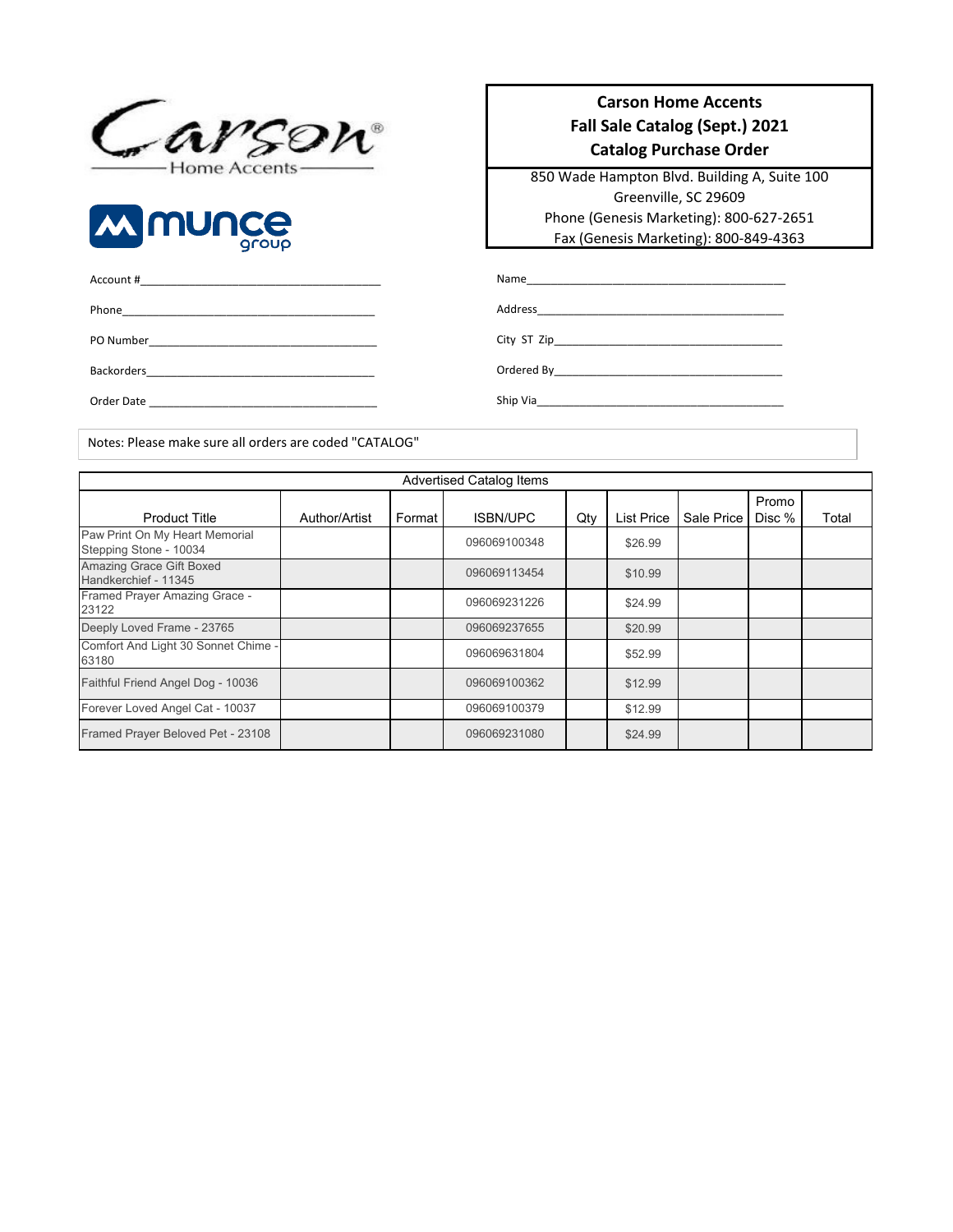| CHARISMA       |       |
|----------------|-------|
| <b>MMMUNCE</b> | aroup |

#### **Charisma House Fall Sale Catalog (Sept.) 2021 Catalog Purchase Order**

600 Rinehart Road Lake Mary, FL 32746 Ph: 407-333-0600 Fax: 407-333-7100

City ST Zip\_\_\_\_\_\_\_\_\_\_\_\_\_\_\_\_\_\_\_\_\_\_\_\_\_\_\_\_\_\_\_\_\_\_\_\_\_ Ordered By\_\_\_\_\_\_\_\_\_\_\_\_\_\_\_\_\_\_\_\_\_\_\_\_\_\_\_\_\_\_\_\_\_\_\_\_\_ Ship Via\_\_\_\_\_\_\_\_\_\_\_\_\_\_\_\_\_\_\_\_\_\_\_\_\_\_\_\_\_\_\_\_\_\_\_\_\_\_\_\_

| Account # |  |  |  |
|-----------|--|--|--|
|           |  |  |  |
| Phone     |  |  |  |
|           |  |  |  |

PO Number\_\_\_\_\_\_\_\_\_\_\_\_\_\_\_\_\_\_\_\_\_\_\_\_\_\_\_\_\_\_\_\_\_\_\_\_\_

Backorders\_\_\_\_\_\_\_\_\_\_\_\_\_\_\_\_\_\_\_\_\_\_\_\_\_\_\_\_\_\_\_\_\_\_\_\_\_

Order Date \_\_\_\_\_\_\_\_\_\_\_\_\_\_\_\_\_\_\_\_\_\_\_\_\_\_\_\_\_\_\_\_\_\_\_\_\_

Notes: You will receive your regular discount with Charisma off SRP.

| Advertised Catalog Items   |                 |        |                 |     |            |                     |       |       |
|----------------------------|-----------------|--------|-----------------|-----|------------|---------------------|-------|-------|
| <b>Product Title</b>       | Author/Artist   | Format | <b>ISBN/UPC</b> | Qty | List Price | Sale Price   Disc % | Promo | Total |
| <b>Empowered By Praise</b> | Michael Youssef | SC     | 9781629999883   |     | \$18.99    |                     |       |       |

Name\_ Address\_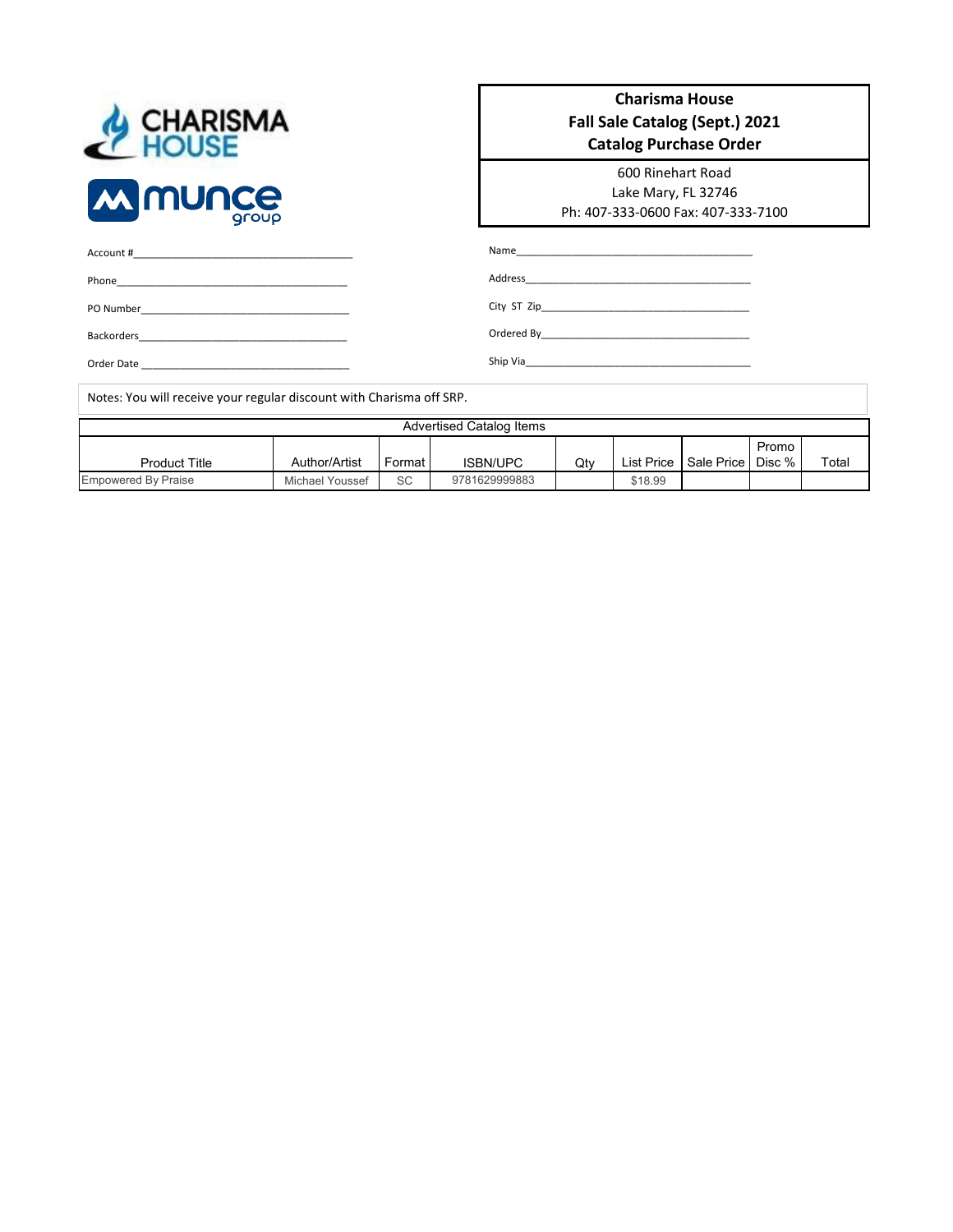

Phone\_\_\_\_\_\_\_\_\_\_\_\_\_\_\_\_\_\_\_\_\_\_\_\_\_\_\_\_\_\_\_\_\_\_\_\_\_\_\_\_\_

Backorders\_\_\_\_\_\_\_\_\_\_\_\_\_\_\_\_\_\_\_\_\_\_\_\_\_\_\_\_\_\_\_\_\_\_\_\_\_

PO Number\_\_\_\_\_\_\_\_\_\_\_\_\_\_\_\_\_\_\_\_\_\_\_\_\_\_\_\_\_\_\_\_\_\_\_\_\_

#### **Christian Art Gifts, Inc. Fall Sale Catalog (Sept.) 2021 Catalog Purchase Order**

359 Longview Dr Bloomingdale, IL 60108 Toll-free: 800-521-7807/ Fax: 800-521-7819

Name\_

Address\_\_\_\_\_\_\_\_\_\_\_\_\_\_\_\_\_\_\_\_\_\_\_\_\_\_\_\_\_\_\_\_\_\_\_\_\_\_\_\_

City ST Zip\_\_\_\_\_\_\_\_\_\_\_\_\_\_\_\_\_\_\_\_\_\_\_\_\_\_\_\_\_\_\_\_\_\_\_\_\_

Ordered By\_\_\_\_\_\_\_\_\_\_\_\_\_\_\_\_\_\_\_\_\_\_\_\_\_\_\_\_\_\_\_\_\_\_\_\_\_

Order Date \_\_\_\_\_\_\_\_\_\_\_\_\_\_\_\_\_\_\_\_\_\_\_\_\_\_\_\_\_\_\_\_\_\_\_\_\_

Account #\_\_\_\_\_\_\_\_\_\_\_\_\_\_\_\_\_\_\_\_\_\_\_\_\_\_\_\_\_\_\_\_\_\_\_\_\_\_\_

Ship Via\_\_\_\_\_\_\_\_\_\_\_\_\_\_\_\_\_\_\_\_\_\_\_\_\_\_\_\_\_\_\_\_\_\_\_\_\_\_\_\_

Notes: You will receive your regular discount with Christian Art Gifts off SRP.

| <b>Advertised Catalog Items</b>                          |               |        |                 |     |                   |            |                 |       |
|----------------------------------------------------------|---------------|--------|-----------------|-----|-------------------|------------|-----------------|-------|
| <b>Product Title</b>                                     | Author/Artist | Format | <b>ISBN/UPC</b> | Qty | <b>List Price</b> | Sale Price | Promo<br>Disc % | Total |
| My Promise Bible KJV Faux Leather<br>Teal - KJV120       |               | Other  | 9781642726541   |     | \$44.99           |            |                 |       |
| My Promise Bible KJV Faux Leather<br>Pink - KJV119       |               | Other  | 9781642726534   |     | \$44.99           |            |                 |       |
| Every Good Gift Large Gift Bag<br>W/Card - GBA240        |               |        | 1220000133389   |     | \$5.99            |            |                 |       |
| A Sweet Friendship Medium Gift Bag<br><b>GBA259</b>      |               |        | 1220000134454   |     | \$2.99            |            |                 |       |
| Be Joyful Always Extra Small Gift<br>Bag - GBA226        |               |        | 1220000132108   |     | \$1.99            |            |                 |       |
| Amazing Grace Full Grain Leather<br>Journal - JL342      |               | Other  | 9781642726442   |     | \$29.99           |            |                 |       |
| In The Morning Light Prayer Book<br><b>DEV109</b>        |               | Other  | 9781432132743   |     | \$16.99           |            |                 |       |
| Be Kind Teal Stainless Steel Camp<br>Style Mug - SMUG206 |               |        | 843310100875    |     | \$14.99           |            |                 |       |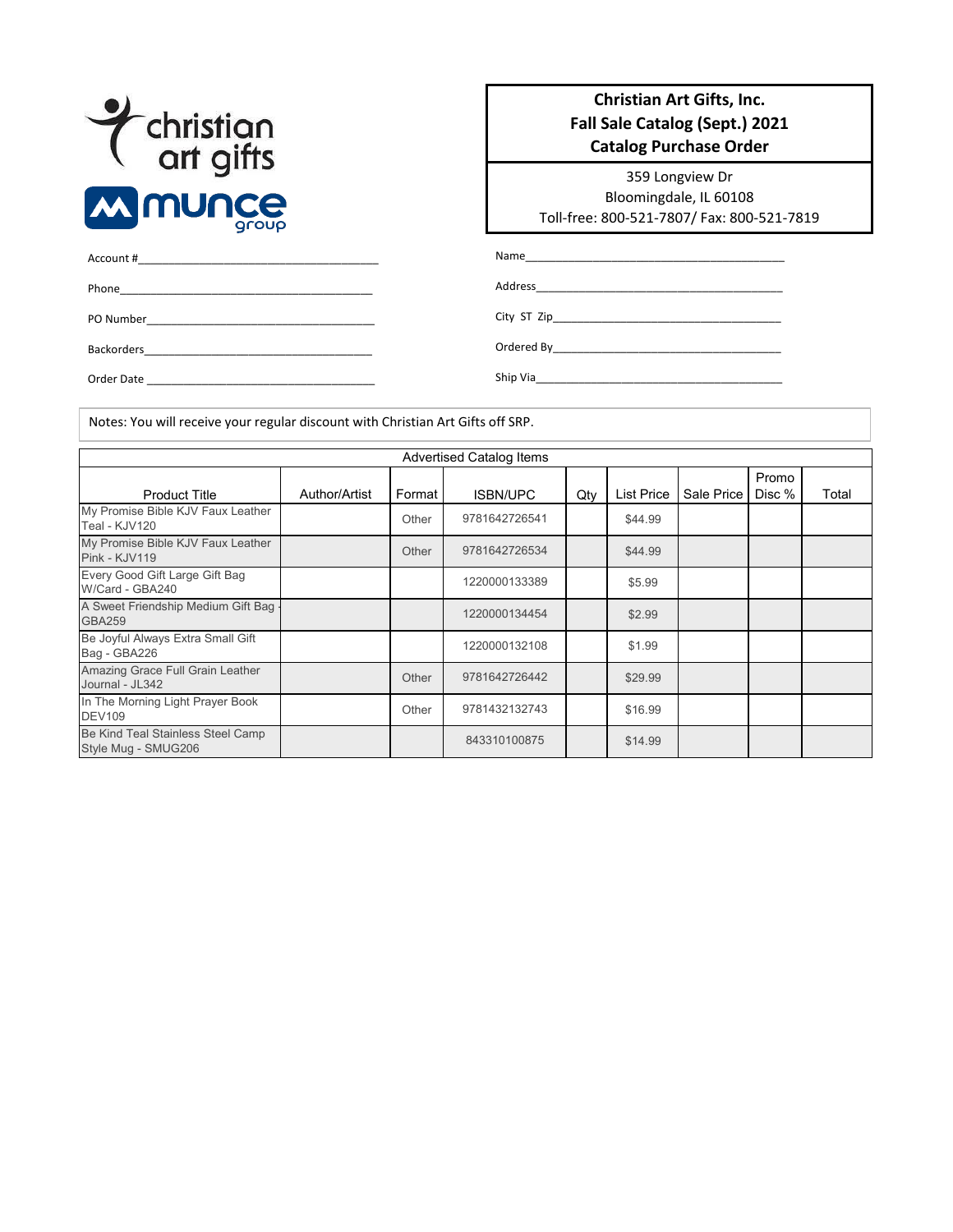



#### **Creative Brands Fall Sale Catalog (Sept.) 2021 Catalog Purchase Order**

850 Wade Hampton Blvd. Building A, Suite 100 Greenville, SC 29609 Phone (Genesis Marketing): 800-627-2651 Fax (Genesis Marketing): 800-849-4363

Account #\_\_\_\_\_\_\_\_\_\_\_\_\_\_\_\_\_\_\_\_\_\_\_\_\_\_\_\_\_\_\_\_\_\_\_\_\_\_\_ Phone\_\_\_\_\_\_\_\_\_\_\_\_\_\_\_\_\_\_\_\_\_\_\_\_\_\_\_\_\_\_\_\_\_\_\_\_\_\_\_\_\_ PO Number\_\_\_\_\_\_\_\_\_\_\_\_\_\_\_\_\_\_\_\_\_\_\_\_\_\_\_\_\_\_\_\_\_\_\_\_\_ Backorders\_\_\_\_\_\_\_\_\_\_\_\_\_\_\_\_\_\_\_\_\_\_\_\_\_\_\_\_\_\_\_\_\_\_\_\_\_ Order Date

Name\_

Address\_\_\_\_\_\_\_\_\_\_\_\_\_\_\_\_\_\_\_\_\_\_\_\_\_\_\_\_\_\_\_\_\_\_\_\_\_\_\_\_

City ST Zip\_\_\_\_\_\_\_\_\_\_\_\_\_\_\_\_\_\_\_\_\_\_\_\_\_\_\_\_\_\_\_\_\_\_\_\_\_

Ordered By\_\_\_\_\_\_\_\_\_\_\_\_\_\_\_\_\_\_\_\_\_\_\_\_\_\_\_\_\_\_\_\_\_\_\_\_\_

Ship Via\_\_\_\_\_\_\_\_\_\_\_\_\_\_\_\_\_\_\_\_\_\_\_\_\_\_\_\_\_\_\_\_\_\_\_\_\_\_\_\_

Notes: Pack Smart save 5%.

| <b>Advertised Catalog Items</b>            |               |        |                 |     |            |            |                 |       |
|--------------------------------------------|---------------|--------|-----------------|-----|------------|------------|-----------------|-------|
| <b>Product Title</b>                       | Author/Artist | Format | <b>ISBN/UPC</b> | Qty | List Price | Sale Price | Promo<br>Disc % | Total |
| 18" Wood Cross With Flower - J1885         |               |        | 886083995712    |     | \$25.99    |            |                 |       |
| Square Base Standing Cross - J1891         |               |        | 886083997075    |     | \$19.99    |            |                 |       |
| Metal Frame Cement Cross - J1889           |               |        | 886083995859    |     | \$25.99    |            |                 |       |
| Round Base Standing Cross - J1890          |               |        | 886083997044    |     | \$24.99    |            |                 |       |
| Market Tote Give Thanks - J0040            |               |        | 886083949951    |     | \$39.99    |            |                 |       |
| Market Tote Choose Love - J0043            |               |        | 886083950018    |     | \$39.99    |            |                 |       |
| Market Tote All Things Possible -<br>J0041 |               |        | 886083949999    |     | \$39.99    |            |                 |       |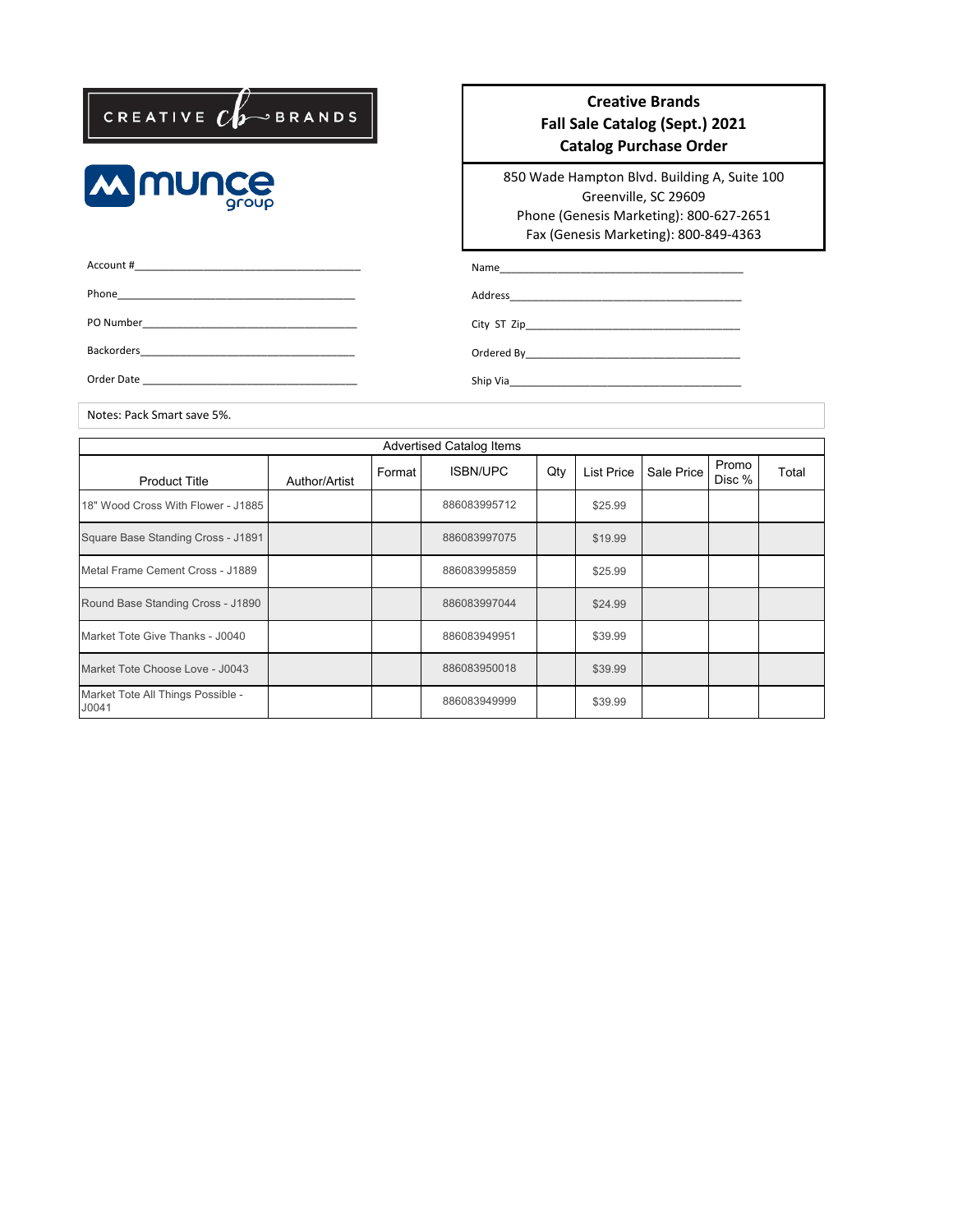| DaySpring®                       |
|----------------------------------|
| Share Your Heart and God's Love® |
| <b>W WOULCE</b>                  |
| Account #                        |
| Phone                            |

| <b>DaySpring</b>               |
|--------------------------------|
| Fall Sale Catalog (Sept.) 2021 |
| <b>Catalog Purchase Order</b>  |

21156 Arkansas 16 Siloam Springs, AR 72761 Ph: 800-944-8000 FAX: 800-944-3440

| PO Number |  |  |  |
|-----------|--|--|--|
|           |  |  |  |

Order Date

Backorders\_\_\_

Ordered By\_\_\_\_\_\_\_\_\_\_\_\_\_\_\_\_\_\_\_\_\_\_\_\_\_\_\_\_\_\_\_\_\_\_\_\_\_ Ship Via\_\_\_\_\_\_\_\_\_\_\_\_\_\_\_\_\_\_\_\_\_\_\_\_\_\_\_\_\_\_\_\_\_\_\_\_\_\_\_\_

Name\_\_\_\_\_\_\_\_\_\_\_\_\_\_\_\_\_\_\_\_\_\_\_\_\_\_\_\_\_\_\_\_\_\_\_\_\_\_\_\_\_\_ Address\_\_\_\_\_\_\_\_\_\_\_\_\_\_\_\_\_\_\_\_\_\_\_\_\_\_\_\_\_\_\_\_\_\_\_\_\_\_\_\_

City ST Zip\_\_\_\_\_\_\_\_\_\_\_\_\_\_\_\_\_\_\_\_\_\_\_\_\_\_\_\_\_\_\_\_\_\_\_\_\_

Notes: You will receive your regular discount with DaySpring off SRP.

|                                                 |               |        | <b>Advertised Catalog Items</b> |     |                   |            |                 |       |
|-------------------------------------------------|---------------|--------|---------------------------------|-----|-------------------|------------|-----------------|-------|
| <b>Product Title</b>                            | Author/Artist | Format | <b>ISBN/UPC</b>                 | Qty | <b>List Price</b> | Sale Price | Promo<br>Disc % | Total |
| Keepers Of Light Wall Calendar<br>J5604         |               |        | 081983739408                    |     | \$14.99           |            |                 |       |
| God's Promises Wall Calendar<br>J5600           |               |        | 081983739361                    |     | \$14.99           |            |                 |       |
| Country Churches Wall Calendar<br>J5607         |               |        | 081983739439                    |     | \$14.99           |            |                 |       |
| Full Bloom 18-Month Agenda<br>Planner J4978     |               |        | 081983733895                    |     | \$29.99           |            |                 |       |
| Studio 71-Floral 12-Month/Week<br>Planner J5616 |               |        | 081983739514                    |     | \$10.99           |            |                 |       |
| Studio 71 16-Month Planner J5621                |               |        | 081983739569                    |     | \$11.99           |            |                 |       |
| Jesus Calling 28-Month Planner -<br>J5576       |               |        | 081983739125                    |     | \$2.99            |            |                 |       |
| Peanuts 28-Month Planner J5571                  |               |        | 081983739071                    |     | \$2.99            |            |                 |       |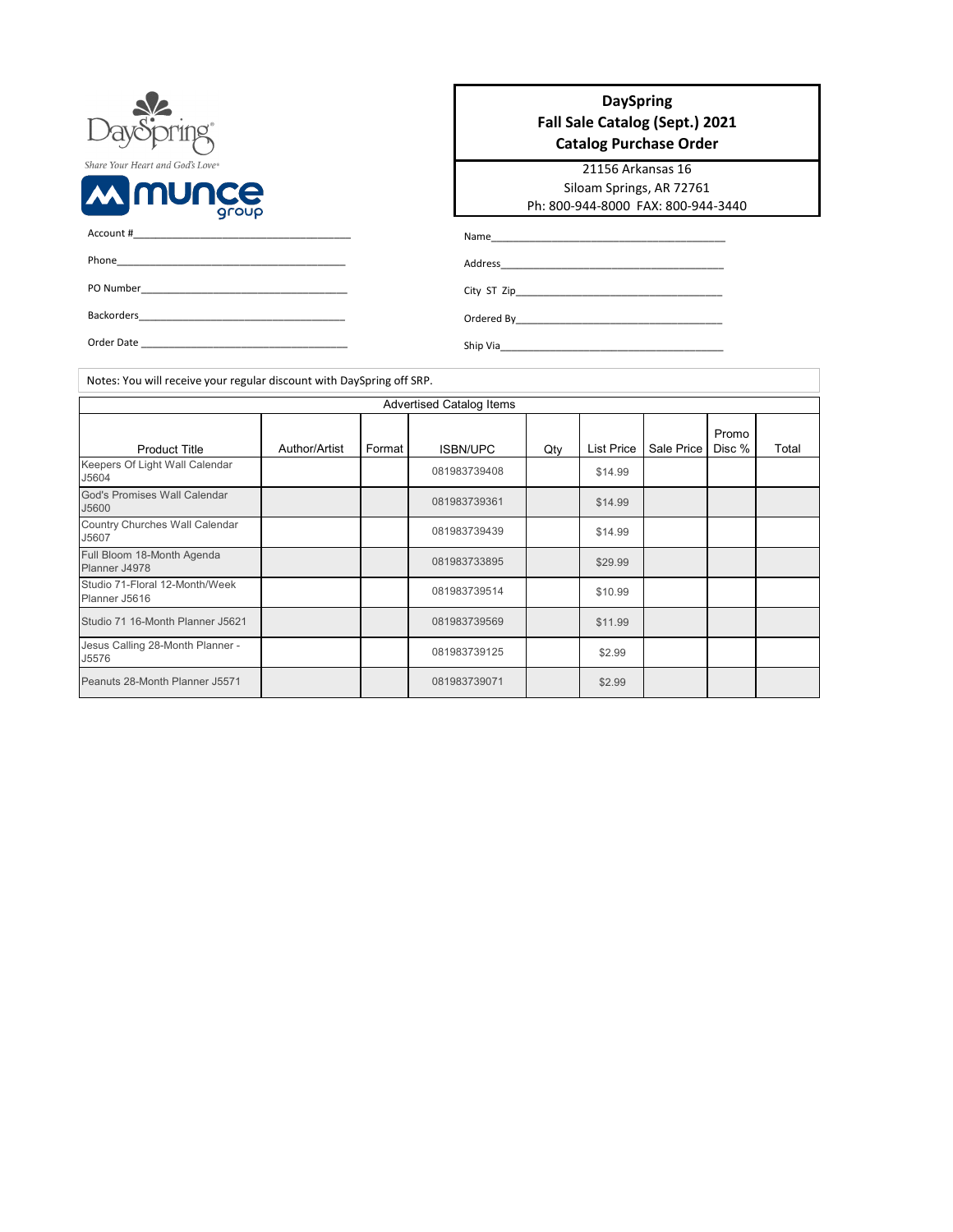| <b>D</b> Image |
|----------------|
|                |

Prayers That Avail Much To Overcome Aniety & Depression Daily Decrees For Family Blessing

And Breakthrough



| Order Date |  |  |
|------------|--|--|

Germaine<br>Copeland

#### **Destiny Image / Harrison House Fall Sale Catalog (Sept.) 2021 Catalog Purchase Order**

C/O Nori Media Group PO Box 310 Shippensburg, PA 17257 Ph: 800 888-4126 / FAX: 800 830-5688

Total

Name\_

Address\_

City ST Zip\_

Ordered By\_ Ship Via\_

Copeland SC 9781680317077 \$15.99 \$11.20 Brenda Kunneman SC 9780768458220 | \$16.99 \$11.90

9780768458220

| Notes: 58% discount off listed price maintaining 40% margin. Discount has also been passed on to distributor. |                      |           |                 |     |                   |            |                 |
|---------------------------------------------------------------------------------------------------------------|----------------------|-----------|-----------------|-----|-------------------|------------|-----------------|
| <b>Advertised Catalog Items</b>                                                                               |                      |           |                 |     |                   |            |                 |
| <b>Product Title</b>                                                                                          | Author/Artist        | Format    | <b>ISBN/UPC</b> | Qty | <b>List Price</b> | Sale Price | Promo<br>Disc % |
| <b>Shaping Your Future</b>                                                                                    | <b>Barry Bennett</b> | <b>SC</b> | 9781680315523   |     | \$16.99           | \$11.90    |                 |
| Rejoice Into Joy                                                                                              | Bill & Beni Johnson  | <b>SC</b> | 9780768457407   |     | \$14.99           | \$10.50    |                 |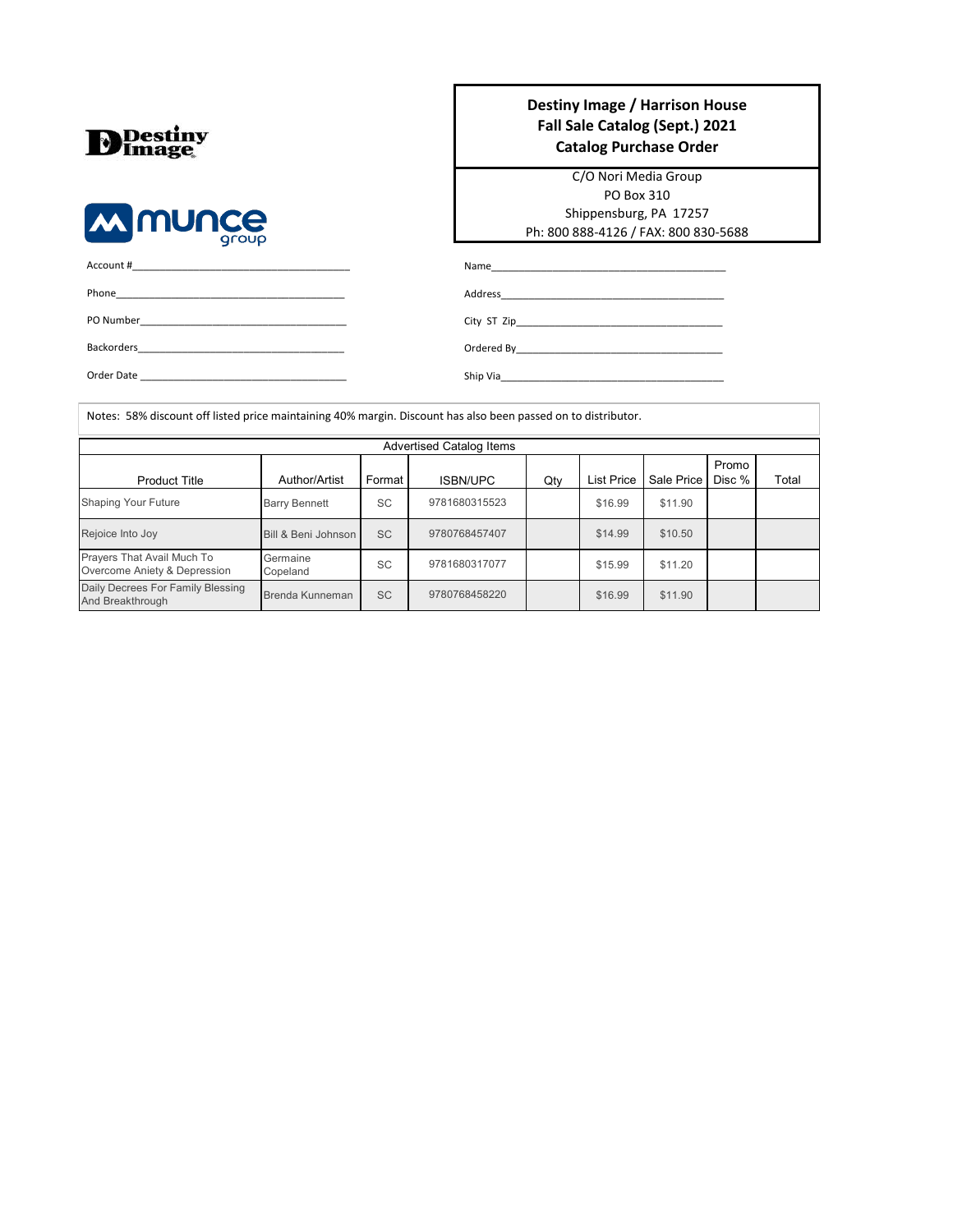

**FaithWords Fall Sale Catalog (Sept.) 2021 Catalog Purchase Order**

6100 Tower Circle Suite 210 Franklin, TN 37067 Phone: 800-759-0190 Fax: 800-286-9471 order.desk@hbgusa.com — to place orders via email Customer.Service@hbgusa.com — to follow up on orders or other questions via email

| Account #<br>the control of the control of the control of the control of the control of the control of the control of the control of the control of the control of the control of the control of the control of the control of the control |          |
|--------------------------------------------------------------------------------------------------------------------------------------------------------------------------------------------------------------------------------------------|----------|
| Phone                                                                                                                                                                                                                                      | Address  |
| PO Number<br><u> 1980 - Jan Barnett, fransk politik (d. 1980)</u>                                                                                                                                                                          |          |
| <b>Backorders</b>                                                                                                                                                                                                                          |          |
| Order Date                                                                                                                                                                                                                                 | Ship Via |

Notes: Standard discount off list price (up-front discounts).

|                                              | <b>Advertised Catalog Items</b> |           |               |     |                   |            |                 |       |
|----------------------------------------------|---------------------------------|-----------|---------------|-----|-------------------|------------|-----------------|-------|
| <b>Product Title</b>                         | Author/Artist                   | Format    | ISBN/UPC      | Qty | <b>List Price</b> | Sale Price | Promo<br>Disc % | Total |
| Authentically, Uniquely You - Large<br>Print | Joyce Meyer                     | HC.       | 9781546029441 |     | \$28.00           |            |                 |       |
| Authentically, Uniquely You Study<br>Guide   | Joyce Meyer                     | <b>SC</b> | 9781546026396 |     | \$13.99           | \$11.97    |                 |       |
| Authentically, Uniquely You                  | Joyce Meyer                     | HC        | 9781546026341 |     | \$26.00           | \$21.97    |                 |       |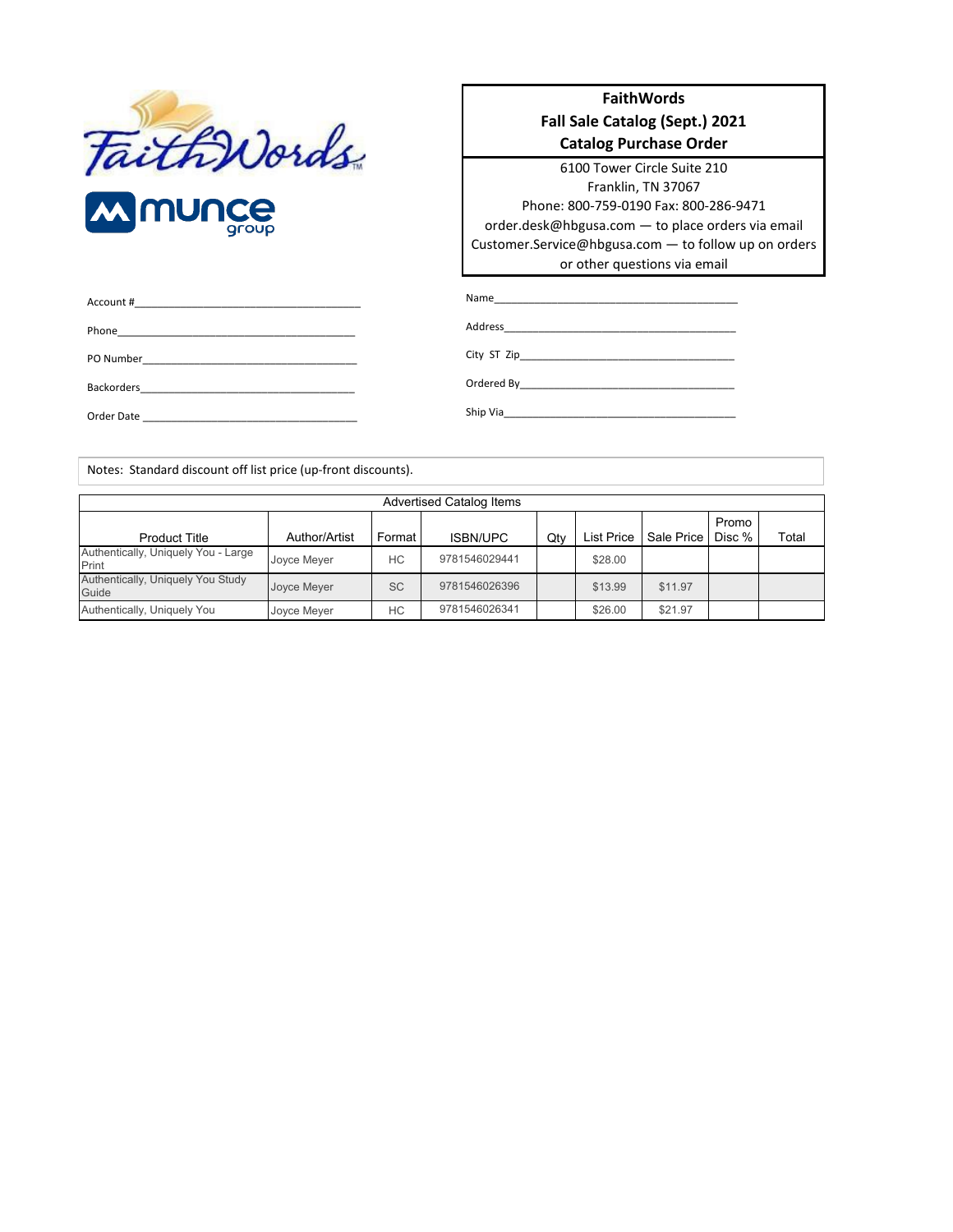**HarperCollins** Christian Publishing<br>THOMAS NELSON . ZONDERVAN

 $\Gamma$ 

┑

### Munce Fall Catalog

| <b>HCCP Rep Name:</b>  | <b>REP NAME HERE</b> | Ship Date:        |
|------------------------|----------------------|-------------------|
| PO #:                  |                      | Promo Start Date: |
| <b>Account Name:</b>   | <b>CUSTOMER</b>      | Promo End Date:   |
| <b>Account Number:</b> | CUST#                | Order Due Date:   |
| Promo Name:            | Munce Fall Catalog   | Date Ordered:     |
| Promo Code:            | MAFL <sub>22</sub>   | Dating:           |
|                        |                      |                   |

| Ship Date:        | 8/15/2021 |
|-------------------|-----------|
| Promo Start Date: | 8/30/2021 |
| Promo End Date:   | 10/2/2021 |
| Order Due Date:   | 8/15/2021 |
| Date Ordered:     | 8/4/2021  |
| Dating:           | 90 days   |

Promotional orders submitted by the due date listed above are eligible for 90 days' dating; orders of 30 units or more receive free freight

| Qty            | <b>ISBN</b>                   | <b>Title</b>                                                       | <b>Sale Notes</b> | Price | Sale Price Discount |          |
|----------------|-------------------------------|--------------------------------------------------------------------|-------------------|-------|---------------------|----------|
|                |                               |                                                                    |                   |       |                     |          |
| 4              |                               | 9780310120124 Beyond the Battle                                    | 4 unit minimum    | 18.99 | 30% off             | 60.0%    |
| 4              |                               | 9781400217076 Dude Perfect 101 Tricks, Tips, and Cool Stuff        | 4 unit minimum    | 28.99 | 40% off             | 64.0%    |
| 4              |                               | 9781400231607 Finding the Good                                     | 4 unit minimum    | 17.99 | 30% off             | 60.0%    |
| 4              |                               | 9781400211364 God Has Not Forgotten You                            | 4 unit minimum    | 19.99 | 30% off             | 60.0%    |
| 4              | 9780785232018                 | <b>Hard Good</b>                                                   | 4 unit minimum    | 18.99 | 30% off             | 60.0%    |
| 4              | 9781400226566                 | How Did I Get Here?                                                | 4 unit minimum    | 26.99 | 30% off             | 60.0%    |
| 4              |                               | 9781400215522 How Great Is Our God                                 | 4 unit minimum    | 17.99 | 40% off             | 64.0%    |
| 4              |                               | 9781400320332 Jesus Calling Bible Storybook                        | 4 unit minimum    | 18.99 | 40% off             | 64.0%    |
|                |                               | KJV Study Bible, Personal Size, Leathersoft, Brown, Red            | 2 unit minimum    |       |                     |          |
| $\overline{2}$ | 9781401677411                 | Letter                                                             | order             | 59.99 | 30% off             | 60.0%    |
| $\overline{2}$ | 9781401677435                 | KJV Study Bible, Personal Size, Leathersoft, Red, Red              | 2 unit minimum    | 59.99 | 30% off             | $60.0\%$ |
|                |                               | KJV, Large Print Verse-by-Verse Reference Bible,                   | 2 unit minimum    |       |                     |          |
| $\overline{2}$ |                               | 9780785241935 Maclaren Series, Leathersoft, Black, Comfort Print   | order             | 49.99 | 30% off             | 60.0%    |
|                |                               | KJV, Large Print Verse-by-Verse Reference Bible,                   | 2 unit minimum    |       |                     |          |
| 2              |                               | 9780785241942 Maclaren Series, Leathersoft, Brown, Comfort Print   | order             | 54.99 | 30% off             | 60.0%    |
|                |                               | KJV, The King James Study Bible, Leathersoft, Brown,               | 2 unit minimum    |       |                     |          |
| $\overline{2}$ |                               | 9780718079826 Red Letter, Full-Color Edition                       | order             | 69.99 | 30% off             | 60.0%    |
|                |                               | KJV, The King James Study Bible, Leathersoft, Burgundy,            | 2 unit minimum    |       |                     |          |
| 2              | 9780718079789                 | Red Letter, Full-Color Edition                                     | order             | 69.99 | 30% off             | 60.0%    |
| 4              | 9780310767756                 | Love Is                                                            | 4 unit minimum    | 17.99 | 30% off             | 60.0%    |
| 4              | 9780310362708                 | Love Letter Life                                                   | 4 unit minimum    | 18.99 | 30% off             | 60.0%    |
| 4              |                               | 9780310361343 Mother's Guide to Raising Herself                    | 4 unit minimum    | 18.99 | 30% off             | 60.0%    |
| 4              |                               | 9780310458647 Move Devotional                                      | 4 unit minimum    | 18.99 | 40% off             | 64.0%    |
| $\overline{2}$ | 9780310458227                 | NIV, Adventure Bible, Leathersoft, Blue, Full Color                | 2 unit minimum    | 39.99 | 40% off             | 64.0%    |
| $\overline{2}$ |                               | 9780310458203 NIV, Adventure Bible, Leathersoft, Coral, Full Color | 2 unit minimum    | 39.99 | 40% off             | 64.0%    |
|                |                               | NIV, The Grace and Truth Study Bible, Leathersoft, Navy,           | 2 unit minimum    |       |                     |          |
| $\overline{2}$ | 9780310447290                 | Red Letter, Comfort Print                                          | order             | 79.99 | 30% off             | 60.0%    |
|                |                               | NIV, The Grace and Truth Study Bible, Personal Size,               | 2 unit minimum    |       |                     |          |
| 2              | 9780310447368                 | Hardcover, Red Letter, Comfort Print                               | order             | 39.99 | 30% off             | $60.0\%$ |
|                |                               | NIV, Thinline Bible, Leathersoft, Brown/Tan, Red Letter,           | 2 unit minimum    |       |                     |          |
| 2              | 9780310448846                 | <b>Comfort Print</b>                                               | order             | 29.99 | 30% off             | 60.0%    |
|                |                               | NIV, Thinline Bible, Leathersoft, Teal/Brown, Red Letter,          | 2 unit minimum    |       |                     |          |
| $\overline{2}$ | 9780310448891                 | <b>Comfort Print</b>                                               | order             | 29.99 | 30% off             | 60.0%    |
|                |                               | NKJV, MacArthur Study Bible, 2nd Edition, Leathersoft,             | 2 unit minimum    |       |                     |          |
| $\overline{2}$ |                               | 9780785223061 Blue, Comfort Print                                  | order             | 69.99 | 30% off             | 60.0%    |
|                |                               | NKJV, MacArthur Study Bible, 2nd Edition, Leathersoft,             | 2 unit minimum    |       |                     |          |
| 2              | 9780785223085                 | Brown, Comfort Print                                               | order             | 69.99 | 30% off             | 60.0%    |
| 4              | 9780310120087                 | <b>Scandal of Forgiveness</b>                                      | 4 unit minimum    | 14.99 | 40% off             | 64.0%    |
| 4              | 9780785248521 So Long, Normal |                                                                    | 4 unit minimum    | 18.99 | 30% off             | 60.0%    |
| 4              | 9781400221769                 | <b>Take Back Your Family</b>                                       | 4 unit minimum    | 27.99 | 30% off             | 60.0%    |
| 4              | 9780310347583                 | When Making Others Happy Is Making You Miserable                   | 4 unit minimum    | 18.99 | 30% off             | 60.0%    |
|                |                               |                                                                    |                   |       |                     |          |
|                |                               |                                                                    |                   |       |                     |          |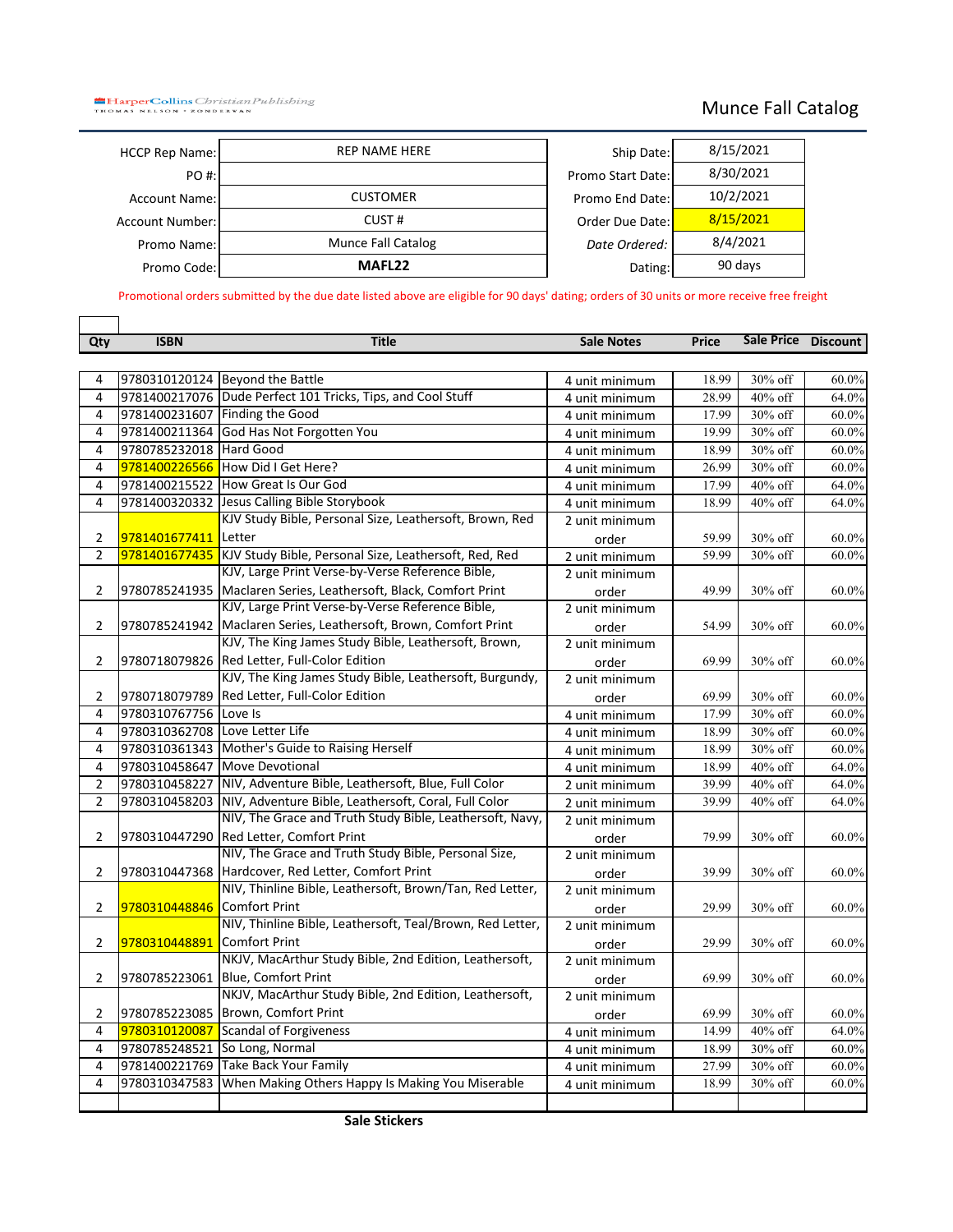**HarperCollins** Christian Publishing

### Munce Fall Catalog

| <b>HCCP Rep Name:</b>  | <b>REP NAME HERE</b>      | Ship Date:        |
|------------------------|---------------------------|-------------------|
| PO #:                  |                           | Promo Start Date: |
| <b>Account Name:</b>   | <b>CUSTOMER</b>           | Promo End Date:   |
| <b>Account Number:</b> | CUST#                     | Order Due Date:   |
| Promo Name:            | <b>Munce Fall Catalog</b> | Date Ordered:     |
| Promo Code:            | MAFL <sub>22</sub>        | Dating:           |
|                        |                           |                   |

| Ship Date:        | 8/15/2021 |
|-------------------|-----------|
| Promo Start Date: | 8/30/2021 |
| Promo End Date:   | 10/2/2021 |
| Order Due Date:   | 8/15/2021 |
| Date Ordered:     | 8/4/2021  |
| Dating:           | 90 days   |

Promotional orders submitted by the due date listed above are eligible for 90 days' dating; orders of 30 units or more receive free freight

| Qty      | <b>ISBN</b> | <b>Title</b>                                    | Sale Notes | <b>Price</b>             | Sale Price | <b>Discount</b> |
|----------|-------------|-------------------------------------------------|------------|--------------------------|------------|-----------------|
| $\Omega$ |             | 9780310264040 Sale Stickers 30% Off Sheet of 14 |            | -                        | $30\%$ off |                 |
| $\Omega$ |             | 9780310270089 Sale Stickers 40% Off Sheet of 14 |            | $\overline{\phantom{a}}$ | $40\%$ off |                 |
| $\Omega$ |             | 9780310208556 Sale Stickers \$9.97 Sheet of 14  |            | -                        |            |                 |
| $\Omega$ |             | 9781404134119 PRICE STICKER \$5.00              |            | -                        |            |                 |

*Total Units:* **92**

*Total Net:* **\$1,109.24**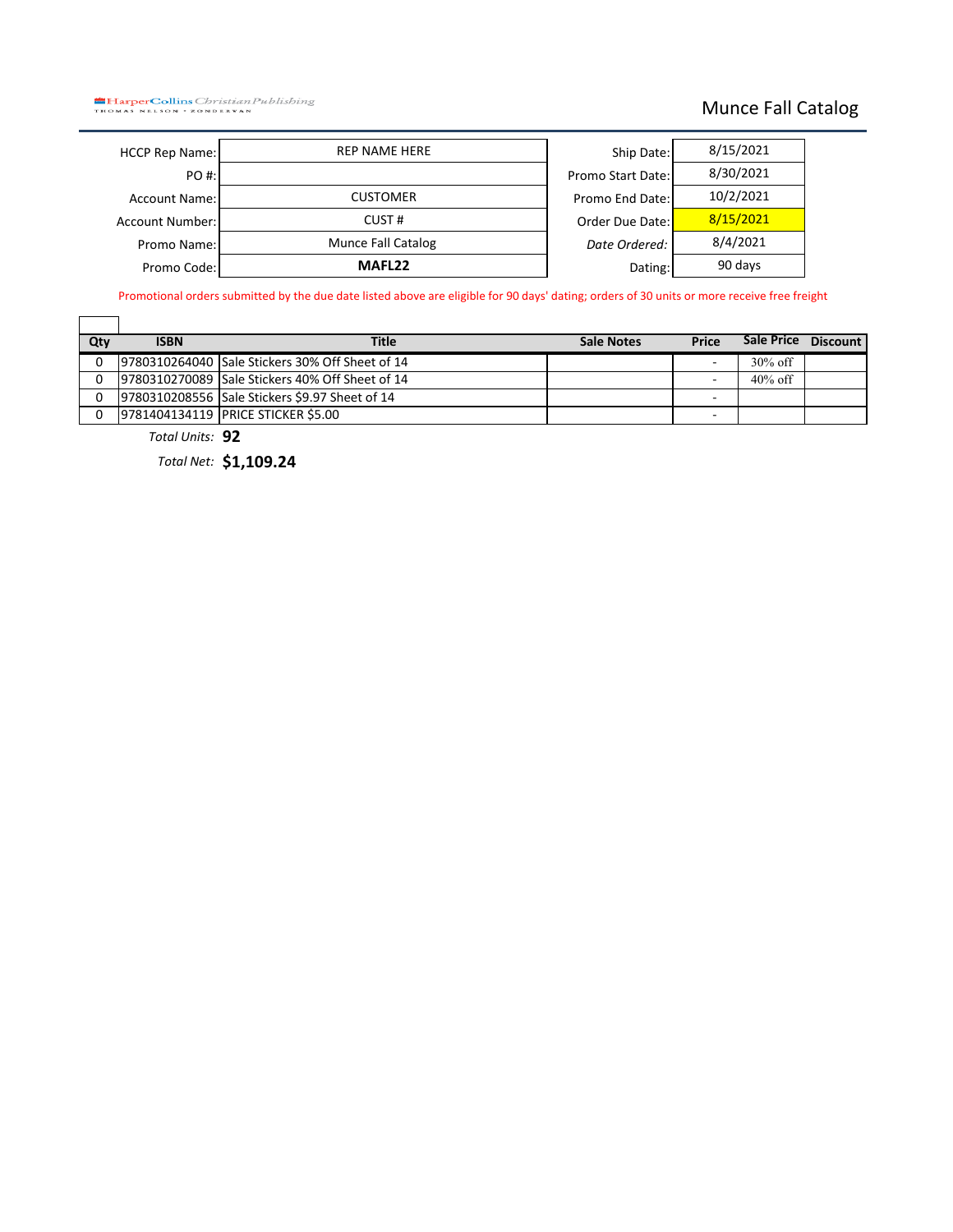

PO Number\_\_\_\_\_\_\_\_\_\_\_\_\_\_\_\_\_\_\_\_\_\_\_\_\_\_\_\_\_\_\_\_\_\_\_\_\_

Backorders\_\_\_\_\_\_\_\_\_\_\_\_\_\_\_\_\_\_\_\_\_\_\_\_\_\_\_\_\_\_\_\_\_\_\_\_\_ Order Date \_\_\_\_\_\_\_\_\_\_\_\_\_\_\_\_\_\_\_\_\_\_\_\_\_\_\_\_\_\_\_\_\_\_\_\_\_

Account #\_\_\_\_\_\_\_\_\_\_\_\_\_\_\_\_\_\_\_\_\_\_\_\_\_\_\_\_\_\_\_\_\_\_\_\_\_\_\_ Phone\_

| <b>Harvest House</b><br><b>Fall Sale Catalog (Sept.) 2021</b> |                                                                                                                                                                                                                                |  |  |  |  |  |
|---------------------------------------------------------------|--------------------------------------------------------------------------------------------------------------------------------------------------------------------------------------------------------------------------------|--|--|--|--|--|
|                                                               | <b>Catalog Purchase Order</b>                                                                                                                                                                                                  |  |  |  |  |  |
|                                                               | PO Box 41210                                                                                                                                                                                                                   |  |  |  |  |  |
|                                                               | Eugene, OR 97404                                                                                                                                                                                                               |  |  |  |  |  |
|                                                               | Ph: 800-547-8979 Fax: 888-501-6012                                                                                                                                                                                             |  |  |  |  |  |
|                                                               | Name and the contract of the contract of the contract of the contract of the contract of the contract of the contract of the contract of the contract of the contract of the contract of the contract of the contract of the c |  |  |  |  |  |
|                                                               |                                                                                                                                                                                                                                |  |  |  |  |  |
|                                                               | City ST Zip                                                                                                                                                                                                                    |  |  |  |  |  |
|                                                               |                                                                                                                                                                                                                                |  |  |  |  |  |

Notes: You will receive your regular discount with Harvest House off SRP.

| <b>Advertised Catalog Items</b>             |                                 |           |                 |     |                   |            |                 |       |  |
|---------------------------------------------|---------------------------------|-----------|-----------------|-----|-------------------|------------|-----------------|-------|--|
| <b>Product Title</b>                        | Author/Artist                   | Format    | <b>ISBN/UPC</b> | Qty | <b>List Price</b> | Sale Price | Promo<br>Disc % | Total |  |
| Mama Bear Apologetics                       | <b>Hillary Morgan</b><br>Ferrer | <b>SC</b> | 9780736976152   |     | \$16.99           |            |                 |       |  |
| Mama Bear Apologetics Guide To<br>Sexuality | <b>Hillary Morgan</b><br>Ferrer | <b>SC</b> | 9780736983815   |     | \$16.99           |            |                 |       |  |
| We Will Not Be Silenced                     | Erwin W Lutzer                  | <b>SC</b> | 9780736981798   |     | \$17.99           |            |                 |       |  |
| We Will Not Be Silenced Workbook            | <b>Erwin W Lutzer</b>           | <b>SC</b> | 9780736985550   |     | \$14.99           |            |                 |       |  |

Ship Via\_\_\_\_\_\_\_\_\_\_\_\_\_\_\_\_\_\_\_\_\_\_\_\_\_\_\_\_\_\_\_\_\_\_\_\_\_\_\_\_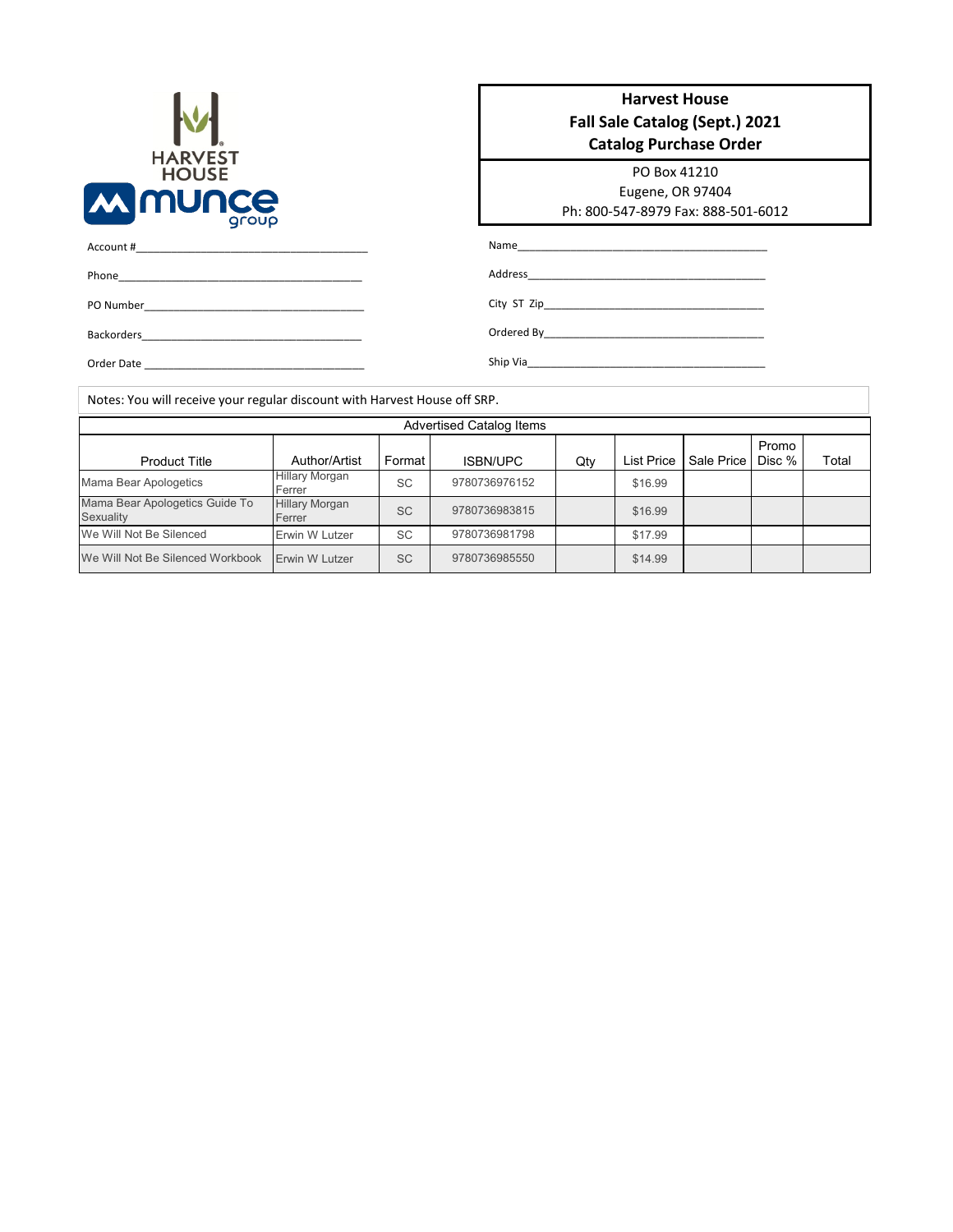

#### **InterVarsity Press Fall Sale Catalog (Sept.) 2021 Catalog Purchase Order**

| 430 Plaza Dr       |  |  |  |  |  |  |
|--------------------|--|--|--|--|--|--|
| Westmont, IL 60559 |  |  |  |  |  |  |
| Ph: 800-843-9487   |  |  |  |  |  |  |
| Fax: 630-734-4350  |  |  |  |  |  |  |

| Account #  | Name<br><u> 1980 - Jan Barbara, manazarta maskani da ya katika matsayin da ya katika maska maska maska maska maska maska </u> |
|------------|-------------------------------------------------------------------------------------------------------------------------------|
| Phone      |                                                                                                                               |
|            |                                                                                                                               |
|            |                                                                                                                               |
| Order Date |                                                                                                                               |

Notes: To receive a 46% discount on any advertised item, use promo code MUNCE20. To take advantage of the promo code, call IVP's Customer Contact Center at 800-843-9487 and mention the promo code. This will only apply to the titles advertised in the catalog.

|                      |                       |           | <b>Advertised Catalog Items</b> |     |                   |            |        |       |
|----------------------|-----------------------|-----------|---------------------------------|-----|-------------------|------------|--------|-------|
|                      |                       |           |                                 |     |                   |            | Promo  |       |
| <b>Product Title</b> | Author/Artist         | Format    | <b>ISBN/UPC</b>                 | Qty | <b>List Price</b> | Sale Price | Disc % | Total |
| Anxiety              | Skip McDonald         | <b>SC</b> | 9780830831241                   |     | \$10.00           |            |        |       |
| Belonging            | Deborah Meyer<br>Abbs | <b>SC</b> | 9780830831562                   |     | \$10.00           |            |        |       |
| <b>ETOOLKIT ADS</b>  |                       |           |                                 |     |                   |            |        |       |
| Anxiety              | Skip McDonald         | Facebook  | 9780830831241                   |     | \$10.00           |            |        |       |
| Belonging            | Deborah Meyer<br>Abbs | Facebook  | 9780830831562                   |     | \$10.00           |            |        |       |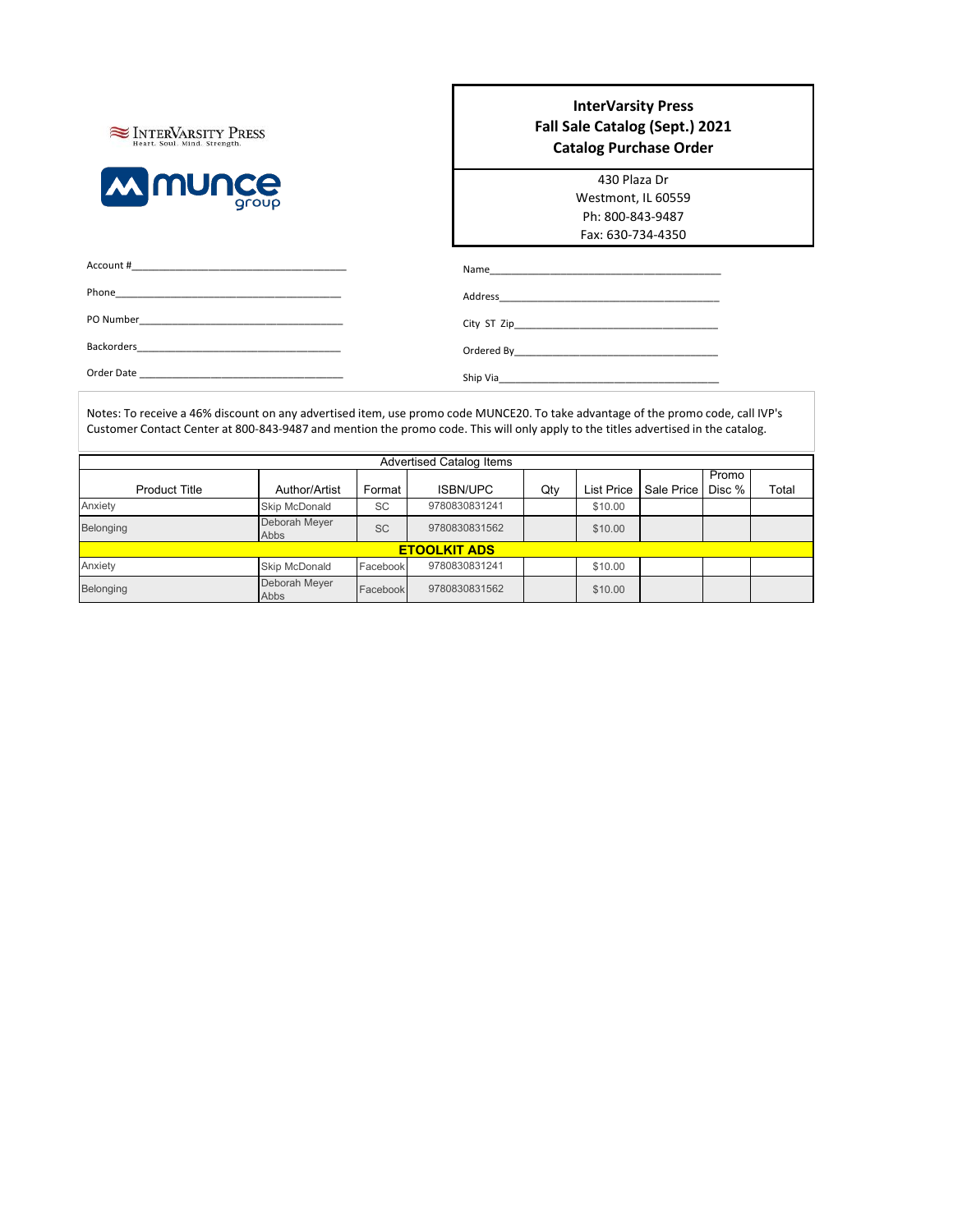



| Account # |
|-----------|
|           |
|           |
|           |
| - - - -   |

Notes: You will receive your regular discount with Kerusso off SRP.

### 402 Highway 62 Spur **Kerusso Fall Sale Catalog (Sept.) 2021 Catalog Purchase Order**

Berryville , AR 72616 Ph: 800-424-0943 Fax: 870-423-3568

Name\_\_\_\_\_\_\_\_\_\_\_\_\_\_\_\_\_\_\_\_\_\_\_\_\_\_\_\_\_\_\_\_\_\_\_\_\_\_\_\_\_\_\_\_\_\_\_

Address\_\_\_\_\_\_\_\_\_\_\_\_\_\_\_\_\_\_\_\_\_\_\_\_\_\_\_\_\_\_\_\_\_\_\_\_\_\_\_\_\_\_\_\_\_

City ST Zip\_\_\_\_\_

Ordered By\_ Ship Via\_

Order Date

Product Title **Author/Artist | Format | ISBN/UPC | Qty | List Price | Sale Price** Promo Disc % | Total \$19.99 \$19.99 \$19.99 \$19.99 \$19.99 \$19.99 \$19.99 \$19.99 \$23.99 \$17.99 \$17.99 \$17.99 \$17.99 \$26.99 \$26.99 \$26.99 \$26.99 \$23.99 Advertised Catalog Items ISBN/UPC Hold Fast Lincoln Flag - KHF3933 SM 612978560648 Hold Fast Lincoln Flag - KHF3933 MD 612978560655 Hold Fast Lincoln Flag - KHF3933 LG **CHANGE 100 CM 12011 12011 12012** 612978560662 Hold Fast Lincoln Flag - KHF3933 XL 612978560679 Hold Fast Tyrants - KHF3931 SM 612978560525 Hold Fast Tyrants - KHF3931 MD Hold Fast Tyrants - KHF3931 LG 612978560549 Hold Fast Tyrants - KHF3931 XL 612978560556 Hold Fast 22 Oz Stainless Steel Hold Fast 22 OZ Staliness Steel<br>Freedom Flag Mug - MUGS223 612978558942 Cherished Girl God Is Love Filigree - North States (19978559642)<br>CGA3915 SM Cherished Girl God Is Love Filigree - CGA3915 MD<br>CGA3915 MD Cherished Girl God Is Love Filigree - CGA3915 LG <sup>612978559666</sup> Cherished Girl God Is Love Filigree - Chenshed Gill God is Love Filigree -<br>CGA3915 XL Grace & Truth Love Never Fails - GTV3921 SM 612978559963 Grace & Truth Love Never Fails - GTV3921 MD<br>GTV3921 MD Grace & Truth Love Never Fails - GTV3921 LG<br>GTV3921 LG 612978559987 Grace & Truth Love Never Fails - GTV3921 XL<br>GTV3921 XL 22oz SS Run On Coffee - MUGS231 **612978559024** 612978559024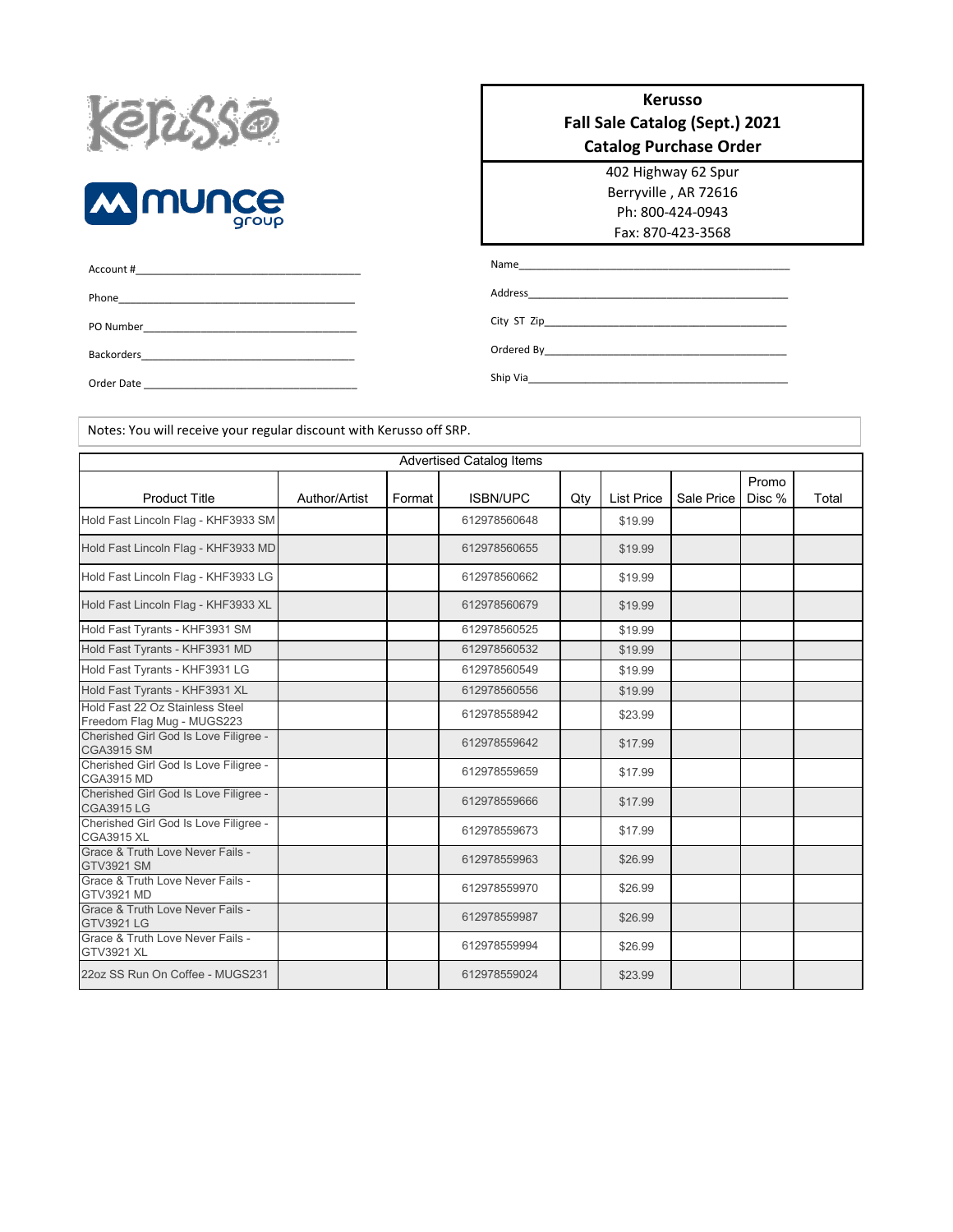| <b>X</b><br><b><i>Publications</i></b>                        |                | <b>Kregel</b><br>Fall Sale Catalog (Sept.) 2021<br><b>Catalog Purchase Order</b>                 |                                 |        |                   |            |                 |       |
|---------------------------------------------------------------|----------------|--------------------------------------------------------------------------------------------------|---------------------------------|--------|-------------------|------------|-----------------|-------|
| <b>M</b> MUNCE<br>aroup                                       |                | 2450 Oak Industrial Dr. NE<br>Grand Rapids, MI 49505-6020<br>Ph: 800-733-2607/ Fax: 616-451-9330 |                                 |        |                   |            |                 |       |
| Account #                                                     |                |                                                                                                  |                                 |        |                   |            |                 |       |
|                                                               |                |                                                                                                  |                                 |        |                   |            |                 |       |
|                                                               |                |                                                                                                  |                                 |        |                   |            |                 |       |
|                                                               |                |                                                                                                  |                                 |        |                   |            |                 |       |
| Order Date                                                    |                |                                                                                                  |                                 |        |                   |            |                 |       |
| Notes: You will recieve your regular Kregel discount off SRP. |                |                                                                                                  |                                 |        |                   |            |                 |       |
|                                                               |                |                                                                                                  | <b>Advertised Catalog Items</b> |        |                   |            |                 |       |
| <b>Product Title</b>                                          | Author/Artist  | Format I                                                                                         | <b>ISBN/UPC</b>                 | $Q$ ty | <b>List Price</b> | Sale Price | Promo<br>Disc % | Total |
| A Mind Of Their Own                                           | Katharine Hill | <b>SC</b>                                                                                        | 9781910012314                   |        | \$17.99           |            |                 |       |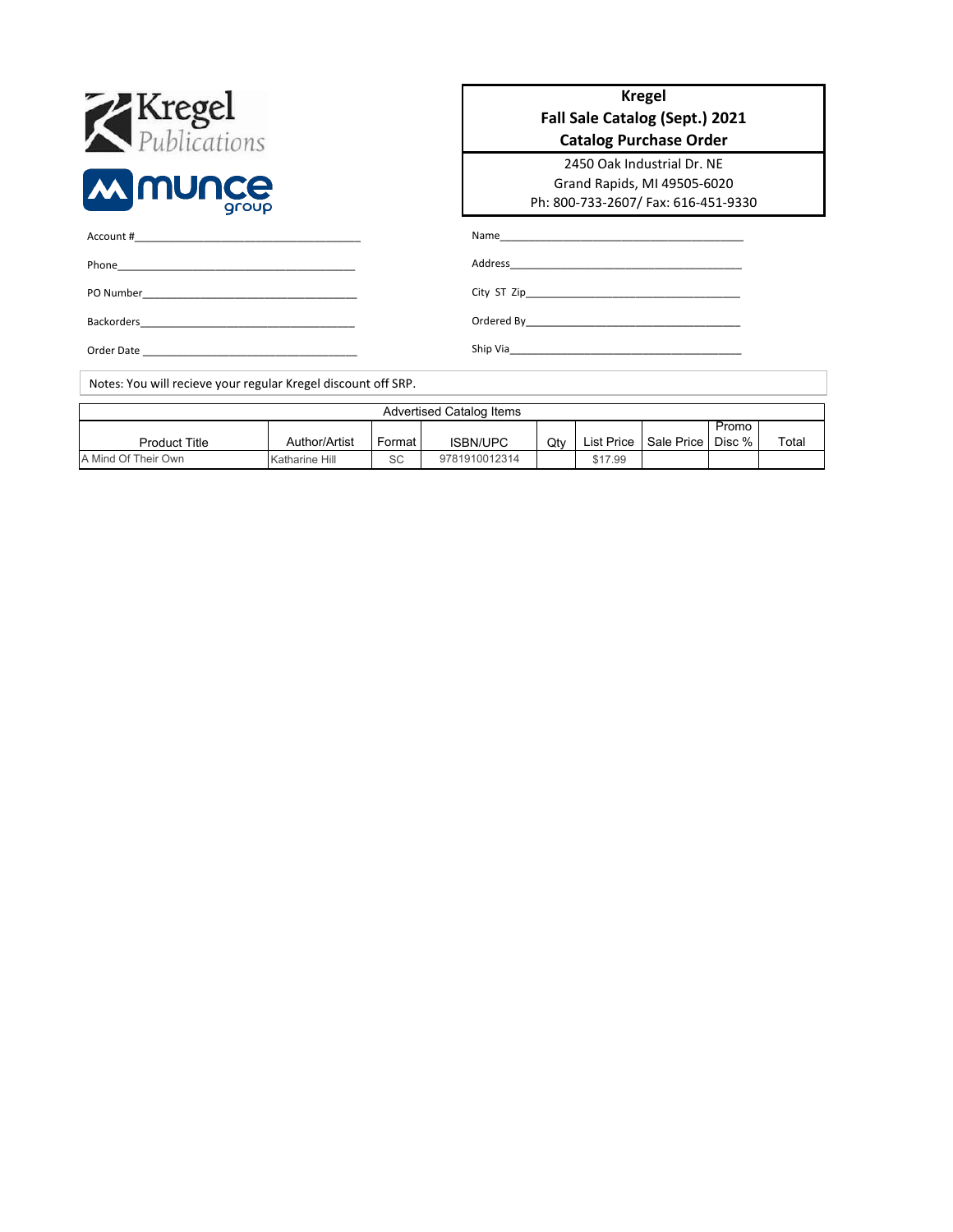| Account # |  |  |  |
|-----------|--|--|--|
| Phone     |  |  |  |
| PO Number |  |  |  |

Backorders\_

#### **Moody Publishers Fall Sale Catalog (Sept.) 2021 Catalog Purchase Order**

210 West Chestnut St. Chicago, IL 60610 Ph: 800-678-8812/ Fax: 800-678-3329

Name\_\_\_\_\_\_\_\_\_\_\_\_\_\_\_\_\_\_\_\_\_\_\_\_\_\_\_\_\_\_\_\_\_\_\_\_\_\_\_\_\_\_

Address\_\_\_\_\_\_\_\_\_\_\_\_\_\_\_\_\_\_\_\_\_\_\_\_\_\_\_\_\_\_\_\_\_\_\_\_\_\_\_\_

City ST Zip\_\_\_\_\_\_\_\_\_\_\_\_\_\_\_\_\_\_\_\_\_\_\_\_\_\_\_\_\_\_\_\_\_\_\_\_\_

Ordered By\_\_\_\_\_\_\_\_\_\_\_\_\_\_\_\_\_\_\_\_\_\_\_\_\_\_\_\_\_\_\_\_\_\_\_\_\_

Notes: You will receive your regular discount with Moody off SRP.

| <b>Advertised Catalog Items</b> |                                                         |           |                 |     |                   |            |                 |       |
|---------------------------------|---------------------------------------------------------|-----------|-----------------|-----|-------------------|------------|-----------------|-------|
| <b>Product Title</b>            | Author/Artist                                           | Format    | <b>ISBN/UPC</b> | Qty | <b>List Price</b> | Sale Price | Promo<br>Disc % | Total |
| Little Pilgrim's Progress       | <b>Helen Taylor</b>                                     | <b>HC</b> | 9780802420534   |     | \$29.99           |            |                 |       |
| Count It All Joy                | John M Perkins                                          | <b>SC</b> | 9780802421753   |     | \$14.99           |            |                 |       |
| How Should A Christian Date?    | Eric Demeter                                            | <b>SC</b> | 9780802420848   |     | \$14.99           |            |                 |       |
| So How Do I Parent This Child?  | <b>Bill Hendricks, Bev</b><br><b>Hendricks</b><br>Godby | <b>SC</b> | 9780802422132   |     | \$15.99           |            |                 |       |
| <b>ETOOLKIT ADS</b>             |                                                         |           |                 |     |                   |            |                 |       |
| How Should A Christian Date?    | <b>Eric Demeter</b>                                     | Facebook  | 9780802420848   |     | \$14.99           |            |                 |       |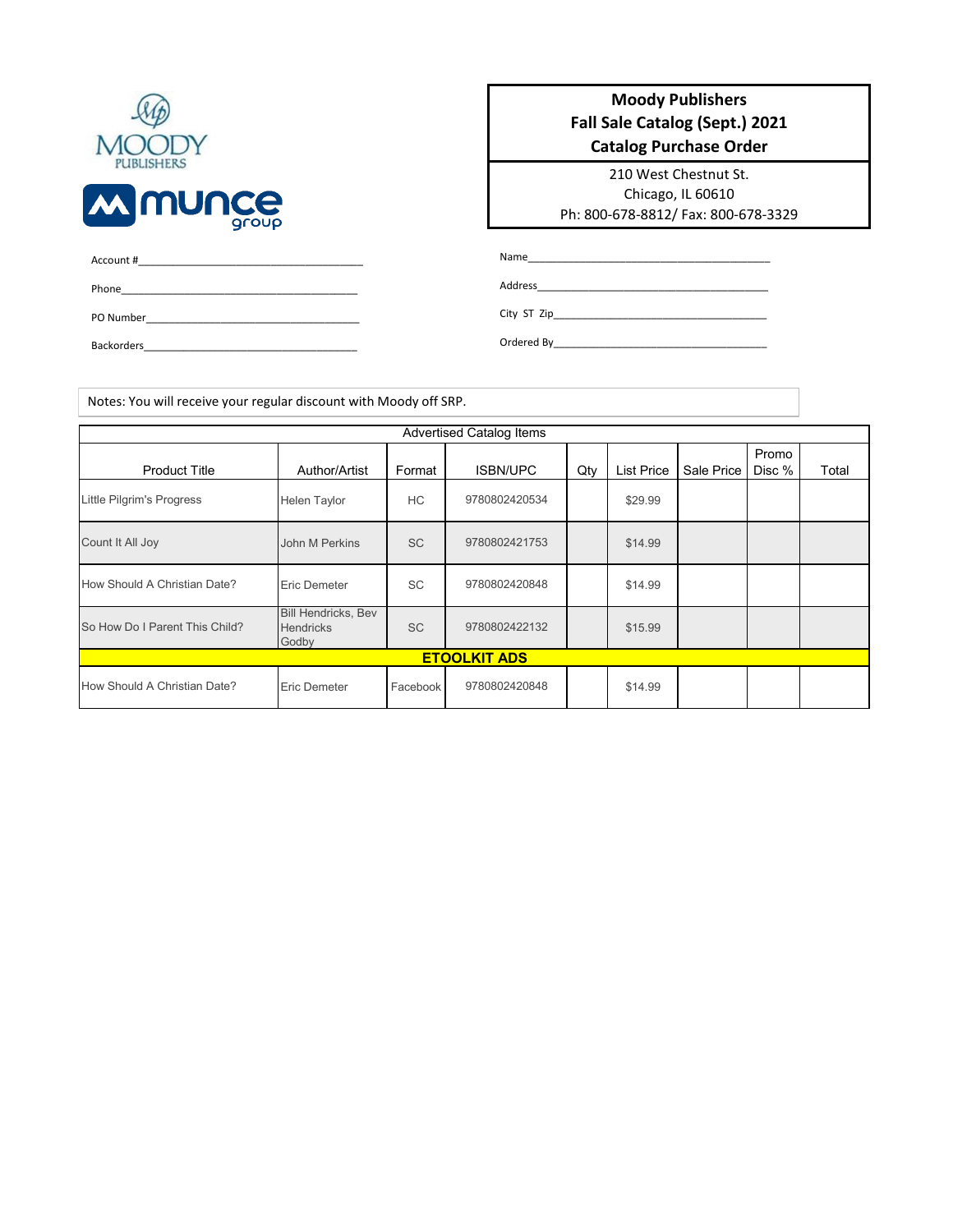|  |  |  | <b>Our Daily Bread Publishing</b> |  |
|--|--|--|-----------------------------------|--|
|--|--|--|-----------------------------------|--|



Phone\_\_\_\_\_\_\_\_\_\_\_\_\_\_\_\_\_\_\_\_\_\_\_\_\_\_\_\_\_\_\_\_\_\_\_\_\_\_\_\_\_ PO Number

Order Date

Account #\_\_\_\_\_\_\_\_\_\_\_\_\_\_\_\_\_\_\_\_\_\_\_\_\_\_\_\_\_\_\_\_\_\_\_\_\_\_\_

Backorders\_\_\_\_\_\_\_\_\_\_\_\_\_\_\_\_\_\_\_\_\_\_\_\_\_\_\_\_\_\_\_\_\_\_\_\_\_

#### **Our Daily Bread Publishing Fall Sale Catalog (Sept.) 2021 Catalog Purchase Order**

PO Box 3566

Grand Rapids, MI 49501 To oder, contact: Cathy Hupka Phone: 800-613-2035 | Fax: 616-974-2224 cathyhupka@hotmail.com

Name\_\_\_\_\_\_\_\_\_\_\_\_\_\_\_\_\_\_\_\_\_\_\_\_\_\_\_\_\_\_\_\_\_\_\_\_\_\_\_\_\_\_

Address\_

City ST Zip\_\_\_\_\_\_\_\_\_\_\_\_\_\_\_\_\_\_\_\_\_\_\_\_\_\_\_\_\_\_\_\_\_\_\_\_\_

Ordered By\_\_\_\_\_\_\_\_\_\_\_\_\_\_\_\_\_\_\_\_\_\_\_\_\_\_\_\_\_\_\_\_\_\_\_\_\_

Ship Via\_\_\_\_\_

Notes: All kids products 55% discount

Accounts will receive up-front discount off the sale prices. \$150 net orders receive free freight.

| <b>Advertised Catalog Items</b>                       |                                                   |           |               |  |                   |            |                 |       |  |
|-------------------------------------------------------|---------------------------------------------------|-----------|---------------|--|-------------------|------------|-----------------|-------|--|
| <b>Product Title</b>                                  | Format<br>Author/Artist<br>Qty<br><b>ISBN/UPC</b> |           |               |  | <b>List Price</b> | Sale Price | Promo<br>Disc % | Total |  |
| Our Daily Bread For Kids                              | Crystal Bowman,<br>Teri McKinley                  | HC.       | 9781627073325 |  | \$16.99           | \$13.97    |                 |       |  |
| God Hears Her                                         | Our Daily Bread<br><b>Ministries</b>              | HC.       | 9781627078719 |  | \$15.99           | \$7.97     |                 |       |  |
| <b>Stand Strong</b>                                   | Our Daily Bread<br><b>Ministries</b>              | HC.       | 9781627079006 |  | \$15.99           | \$7.97     |                 |       |  |
| My Utmost For His Highest - Updated<br><b>Edition</b> | Oswald Chambers                                   | HC        | 9781627078764 |  | \$17.99           | \$9.97     |                 |       |  |
| God Hears Her For Girls                               | Our Daily Bread                                   | SC        | 9781640701052 |  | \$9.99            | \$7.97     |                 |       |  |
| <b>Stand Strong For Boys</b>                          | Our Daily Bread                                   | <b>SC</b> | 9781640701045 |  | \$9.99            | \$7.97     |                 |       |  |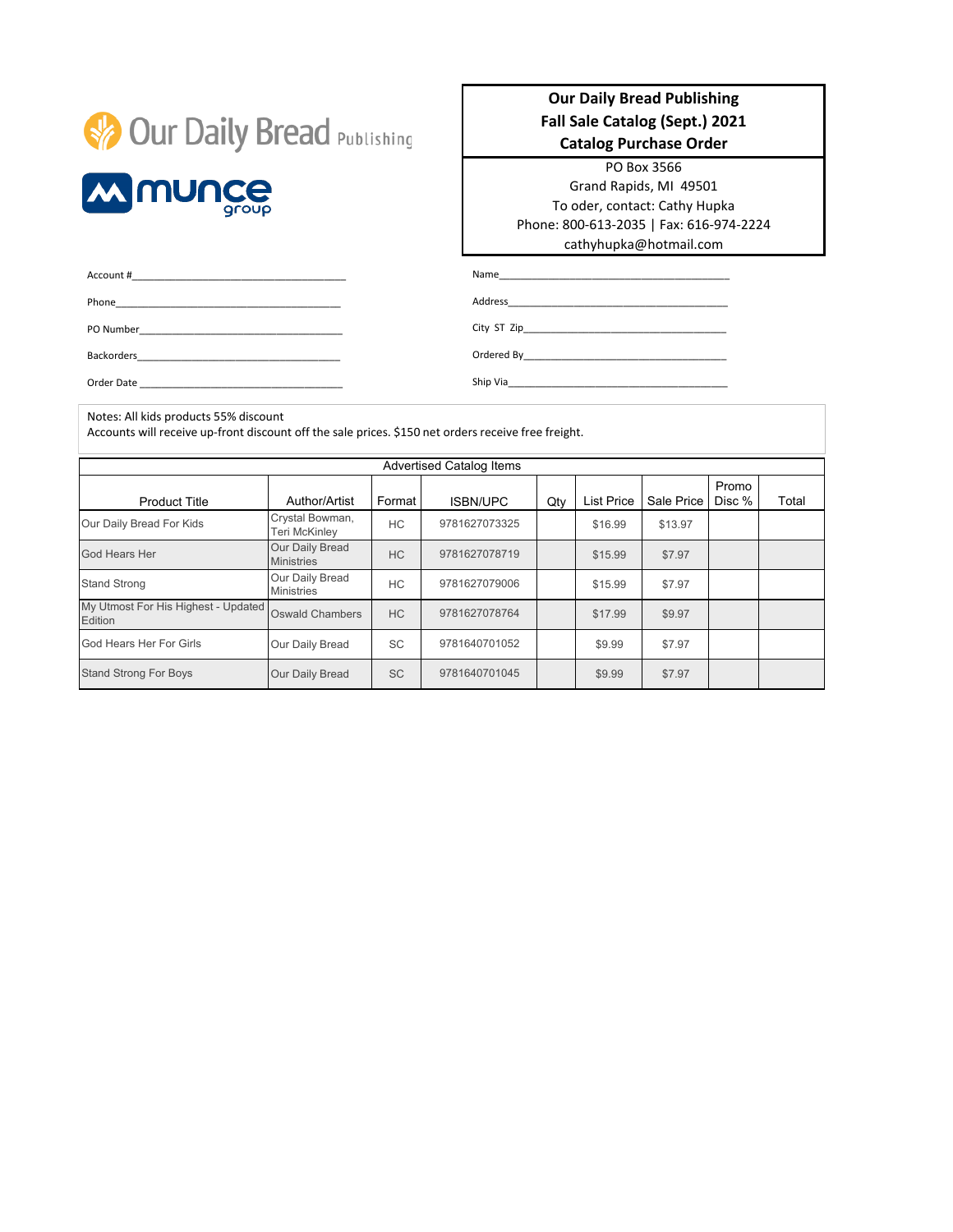| <b>M</b> munce | roup |
|----------------|------|

#### **P. Graham Dunn Fall Sale Catalog (Sept.) 2021 Catalog Purchase Order**

630 Henry Street Dalton, OH 44618 Ph: 800 828-5260/ FAX: 330 828-2108

| Account #                                                                                               |          |
|---------------------------------------------------------------------------------------------------------|----------|
|                                                                                                         |          |
|                                                                                                         |          |
| Backorders<br>the control of the control of the control of the control of the control of the control of |          |
| Order Date                                                                                              | Ship Via |

Notes:

Freight Charges: Order \$150 - \$499 = 15%; Order \$500 - \$1499 = 12%; Order \$1500 - \$2499 = 9%; Order \$2500+ = 7% \$250 Opening Order

\$100 Minimum Reorder

Smaller Item Minimums: \$0 - \$2.99 sold in quantities of 6; \$3.00 - \$5.99 sold in quantities of 4; \$6.00 - \$8.99 sold in quantities of 2

| <b>Advertised Catalog Items</b>                               |                   |           |                 |     |                                 |  |                 |       |  |
|---------------------------------------------------------------|-------------------|-----------|-----------------|-----|---------------------------------|--|-----------------|-------|--|
| <b>Product Title</b>                                          | Author/Artist     | Format    | <b>ISBN/UPC</b> | Qty | <b>List Price</b><br>Sale Price |  | Promo<br>Disc % | Total |  |
| Sing Of Your Love Ornate Decor -<br><b>WNL0021</b>            |                   |           | 656200522042    |     | \$54.99                         |  |                 |       |  |
| Fruit Of The Spirit Ornate Decor -<br><b>WNL0020</b>          |                   |           | 656200522035    |     | \$54.99                         |  |                 |       |  |
| Family Moulding Tabletop Plaque -<br>PMW0015                  |                   |           | 656200523704    |     | \$16.99                         |  |                 |       |  |
| Let Love Guide Moulding Tabletop<br>Plaque - PMW0016          |                   |           | 656200523711    |     | \$16.99                         |  |                 |       |  |
| Fall Means Moulding Tabletop<br>Plaque - PMW0020              |                   |           | 656200523759    |     | \$16.99                         |  |                 |       |  |
| <b>Unlikely Entrepreneur</b>                                  | Peter Graham Dunn | <b>SC</b> | 9780983413110   |     | \$11.99                         |  |                 |       |  |
| Moms Like You Are Precious And<br>Few Keepsake Card - FDC0012 |                   |           | 656200432471    |     | \$6.99                          |  |                 |       |  |
| When We Have Each Other<br>Keepsake Card - FDC0046            |                   |           | 656200597712    |     | \$6.99                          |  |                 |       |  |
| Trust In The Lord Keepsake Card<br>FDC0019                    |                   |           | 656200432549    |     | \$6.99                          |  |                 |       |  |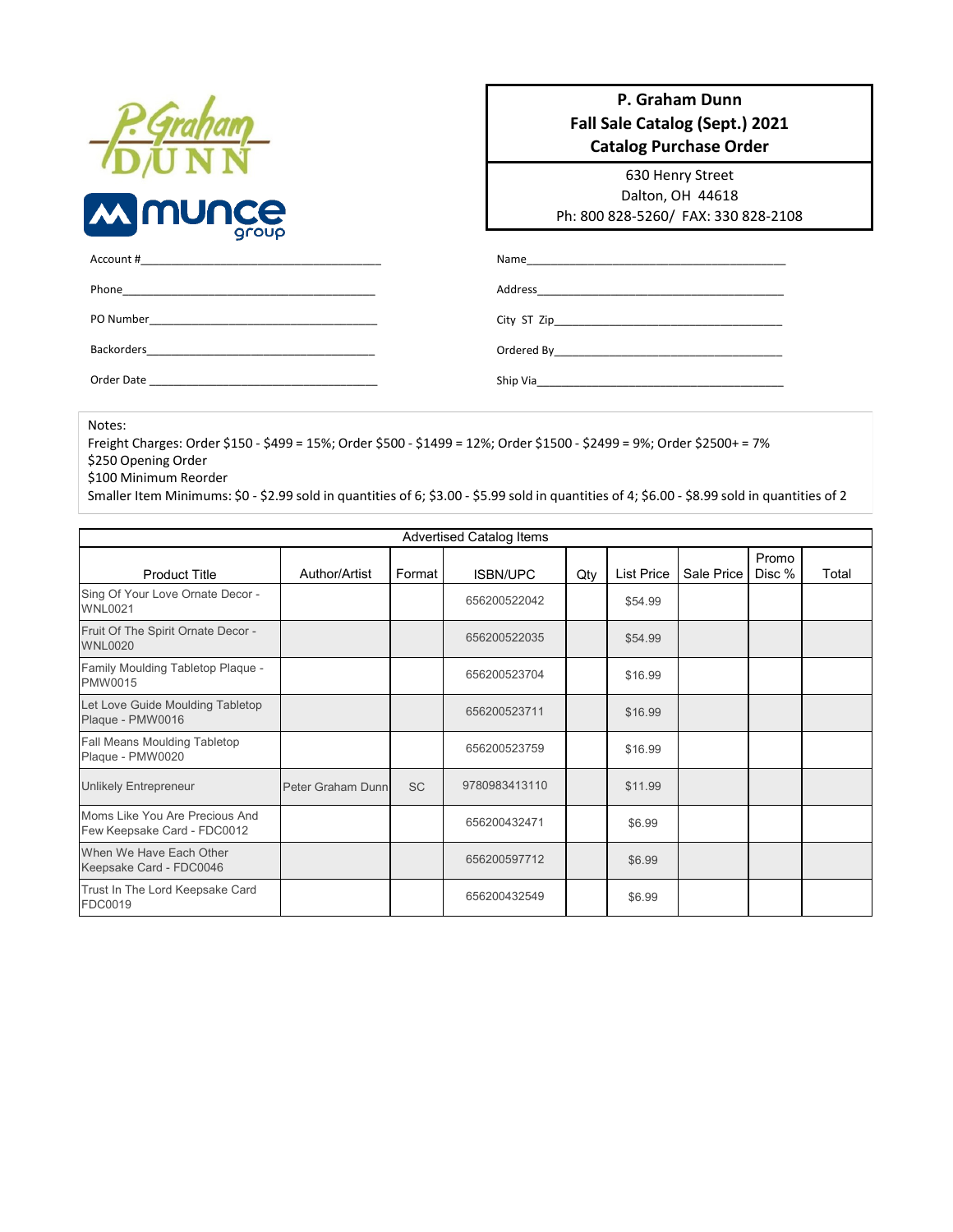

## **Salem Books Fall Sale Catalog (Sept.) 2021 Catalog Purchase Order**

122 C Street NW, Suite 515 Washington, DC 20001 Ph: 800 223-2336/ FAX: 800 943-9831

| Phone<br>the control of the control of the control of the control of the control of the control of                                                                                                                                                |  |
|---------------------------------------------------------------------------------------------------------------------------------------------------------------------------------------------------------------------------------------------------|--|
| PO Number<br><u> 1980 - Jan Berlin, mars and de finland and de finland and de finland and de finland and de finland and de finland and de finland and de finland and de finland and de finland and de finland and de finland and de finland a</u> |  |
| Backorders<br><u> 1989 - Andrea State Barbara, martin a shekara 1980 - Andrea State Barbara (h. 1981).</u>                                                                                                                                        |  |
|                                                                                                                                                                                                                                                   |  |

Notes: Order through Genesis Marketing for 55%, ff, net 45 days on SRP. Backend credit form needed for discount off vendor-supported sale price.

| Advertised Catalog Items |                      |           |                 |     |                   |               |                 |       |  |
|--------------------------|----------------------|-----------|-----------------|-----|-------------------|---------------|-----------------|-------|--|
| <b>Product Title</b>     | Author/Artist        | Format    | <b>ISBN/UPC</b> | Qty | <b>List Price</b> | Sale<br>Price | Promo<br>Disc % | Total |  |
| The Cost Of My Faith     | <b>Jack Phillips</b> | НC        | 9781684510801   |     | \$24.99           |               |                 |       |  |
| <b>Fault Lines</b>       | Voddie T. Baucham Jr | <b>HC</b> | 9781684511808   |     | \$24.99           |               |                 |       |  |
| <b>Twisted Scripture</b> | <b>Andrew Farley</b> | <b>SC</b> | 9781621578116   |     | \$16.99           |               |                 |       |  |
| The Perfect You          | <b>Andrew Farley</b> | <b>SC</b> | 9781684511273   |     | \$16.99           |               |                 |       |  |
| <b>ETOOLKIT ADS</b>      |                      |           |                 |     |                   |               |                 |       |  |
| The Cost Of My Faith     | <b>Jack Phillips</b> | Facebook  | 9781684510801   |     | \$24.99           |               |                 |       |  |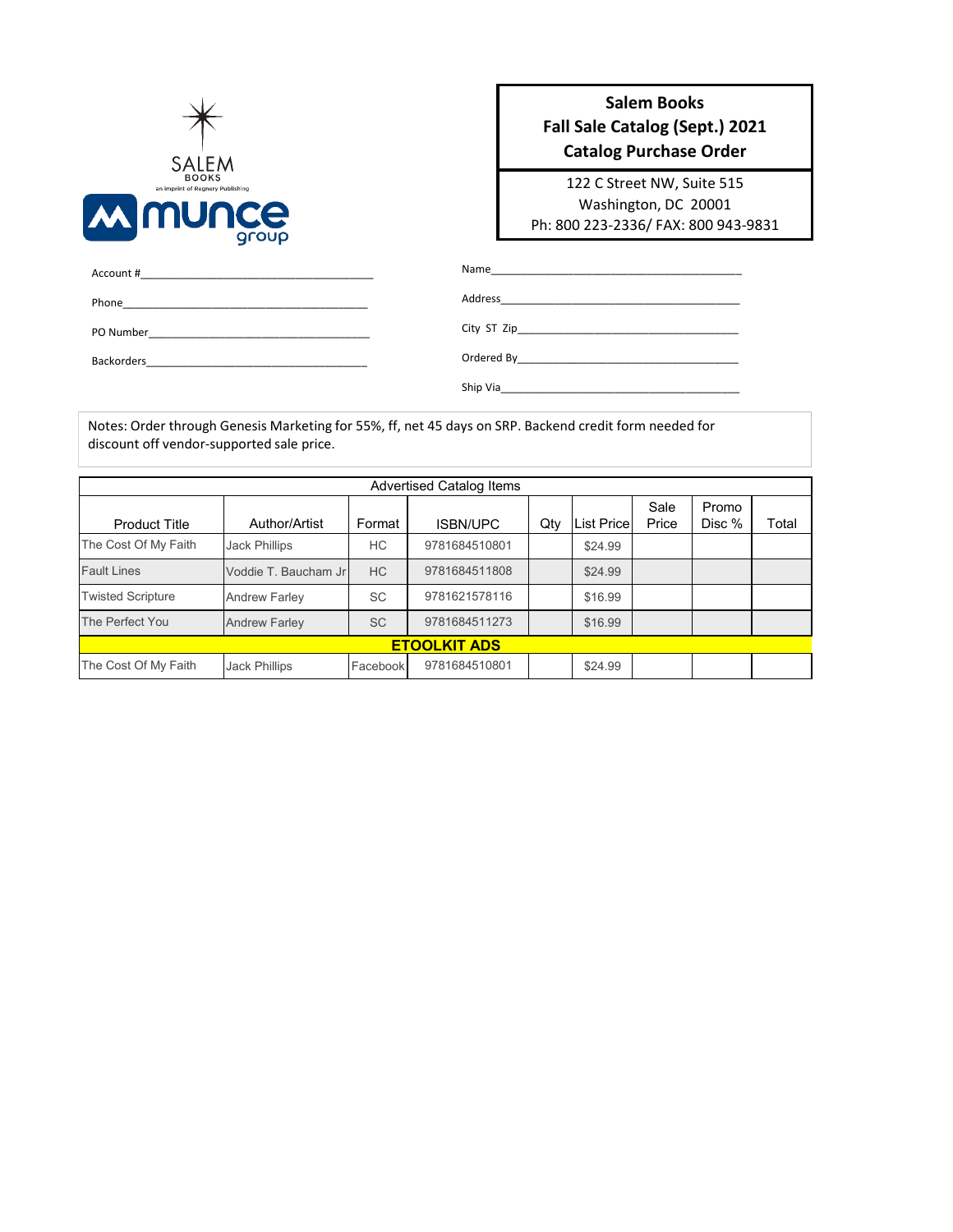



| <b>The Good Book Company</b>   |
|--------------------------------|
| Fall Sale Catalog (Sept.) 2021 |
| <b>Catalog Purchase Order</b>  |

1805 Sardis Road N Charlotte, NC 28270 Ph: 866-244-2165

| Account # |  |  |
|-----------|--|--|
| Phone     |  |  |
| PO Number |  |  |

Backorders\_

Order Date

Address\_

City ST Zip\_\_\_\_\_

Ordered By\_\_\_\_\_\_\_\_\_\_\_\_\_\_\_\_\_\_\_\_\_\_\_\_\_\_\_\_\_\_\_\_\_\_\_\_\_ Ship Via\_

 $Name_\_$ 

Notes: You will receive your regular discount with The Good Book off SRP.

#### Author/Artist | Format | ISBN/UPC | Qty | List Price | Sale Price Promo Disc % | Total Example of the Sun Wickham HC 3781784986544 \$12.99 Laura Wickham HC \$12.99 Trillia Newbell HC 9781784982218 \$14.99 Carl Laferton HC 9781784984786 \$14.99 Blair Linne SC \$16.99 Trillia Newbell (and HC  $=$  9781784982218 (and  $\frac{1}{314.99}$ Laura Wickham Facebook \$12.99 Laura Wickham Facebook \$12.99 Laura Wifler Facebook \$14.99 Carl Laferton Facebook \$14.99 Trillia Newbell Facebook \$14.99 Advertised Catalog Items Product Title Betty Greene: The Girl Who Longed Gladys Aylward: The Little Woman With A Big Dream Finding My Father Betty Greene: The Girl Who Longed Laura Wickham Facebook 9781784986544 God's Very Good Idea The God Contest God's Very Good Idea God's Very Good Idea The God Contest **ETOOLKIT ADS** Any Time, Any Place, Any Prayer Gladys Aylward: The Little Woman With A Big Dream